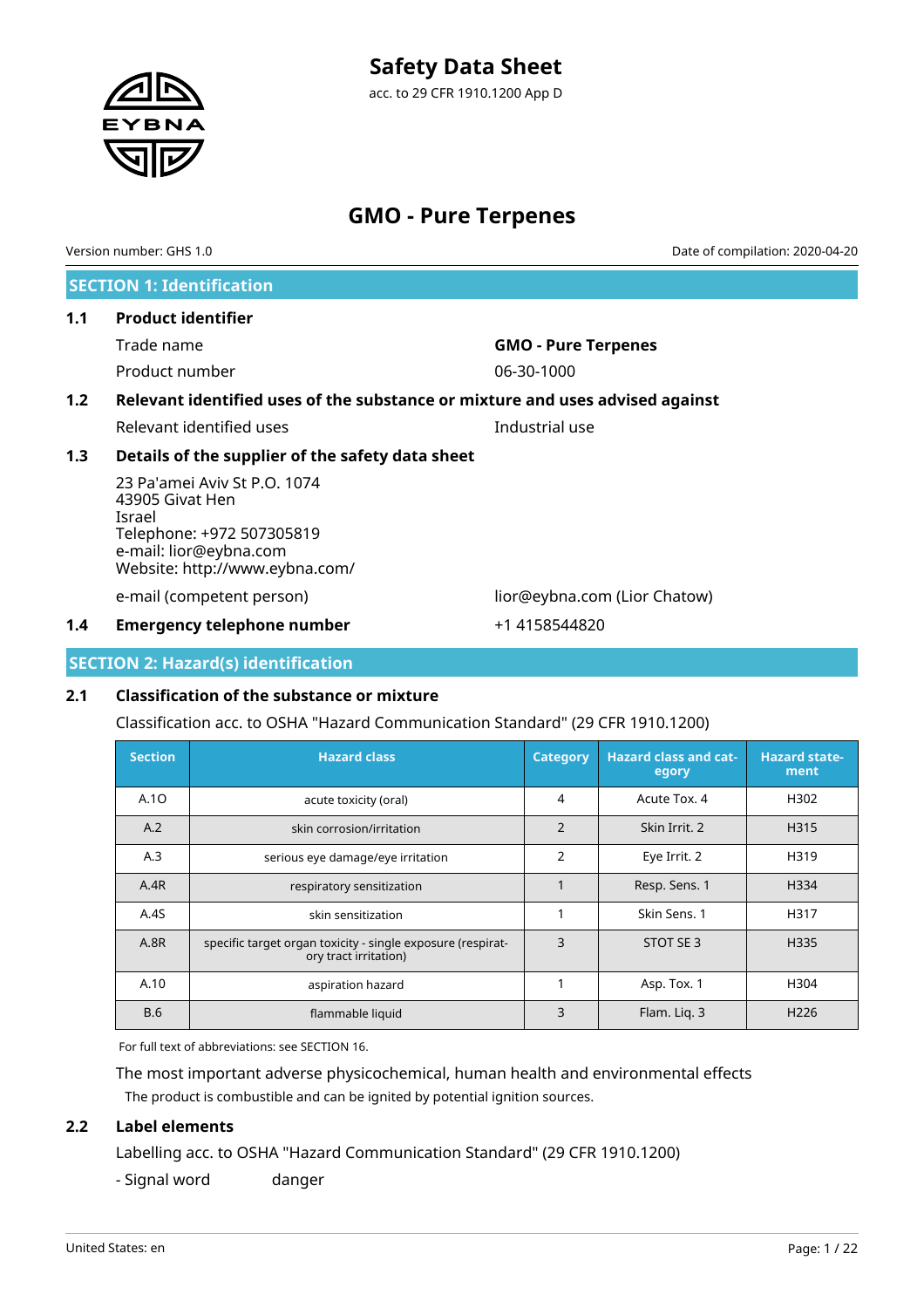

acc. to 29 CFR 1910.1200 App D

# **GMO - Pure Terpenes**

Version number: GHS 1.0 Date of compilation: 2020-04-20

| - Pictograms               |                                                                                                                                     |
|----------------------------|-------------------------------------------------------------------------------------------------------------------------------------|
| GHS02, GHS07, GHS08        |                                                                                                                                     |
| - Hazard statements        |                                                                                                                                     |
| H <sub>226</sub>           | Flammable liquid and vapor.                                                                                                         |
| H302                       | Harmful if swallowed.                                                                                                               |
| H304                       | May be fatal if swallowed and enters airways.                                                                                       |
| H315                       | Causes skin irritation.                                                                                                             |
| H317                       | May cause an allergic skin reaction.                                                                                                |
| H319                       | Causes serious eye irritation.                                                                                                      |
| H334                       | May cause allergy or asthma symptoms or breathing difficulties if inhaled.                                                          |
| H335                       | May cause respiratory irritation.                                                                                                   |
| - Precautionary statements |                                                                                                                                     |
| P <sub>210</sub>           | Keep away from heat/sparks/open flames/hot surfaces. No smoking.                                                                    |
| P240                       | Ground/bond container and receiving equipment.                                                                                      |
| P241                       | Use explosion-proof electrical/ventilating/lighting equipment.                                                                      |
| P242                       | Use only non-sparking tools.                                                                                                        |
| P243                       | Take precautionary measures against static discharge.                                                                               |
| P261                       | Avoid breathing dust/fume/gas/mist/vapors/spray.                                                                                    |
| P270                       | Do not eat, drink or smoke when using this product.                                                                                 |
| P271                       | Use only outdoors or in a well-ventilated area.                                                                                     |
| P272                       | Contaminated work clothing must not be allowed out of the workplace.                                                                |
| P280                       | Wear protective gloves/eye protection/face protection.                                                                              |
| P285                       | In case of inadequate ventilation wear respiratory protection.                                                                      |
| P301+P310                  | If swallowed: Immediately call a poison center/doctor.                                                                              |
| P301+P312                  | If swallowed: Call a poison center/doctor if you feel unwell.                                                                       |
| P302+P352                  | If on skin: Wash with plenty of water.                                                                                              |
| P303+P361+P353             | If on skin (or hair): Take off immediately all contaminated clothing. Rinse skin with water/<br>shower.                             |
| P304+P340                  | If inhaled: Remove person to fresh air and keep comfortable for breathing.                                                          |
| P305+P351+P338             | If in eyes: Rinse cautiously with water for several minutes. Remove contact lenses, if present<br>and easy to do. Continue rinsing. |
| P312                       | Call a poison center/doctor if you feel unwell.                                                                                     |
| P321                       | Specific treatment (see on this label).                                                                                             |
| P330                       | Rinse mouth.                                                                                                                        |
| P331                       | Do NOT induce vomiting.                                                                                                             |
| P342+P311                  | If experiencing respiratory symptoms: Call a poison center/doctor.                                                                  |
| P362                       | Take off contaminated clothing and wash it before reuse.                                                                            |
| P363                       | Wash contaminated clothing before reuse.                                                                                            |
| P370+P378                  | In case of fire: Use sand, carbon dioxide or powder extinguisher to extinguish.                                                     |
| P403+P233                  | Store in a well-ventilated place. Keep container tightly closed.                                                                    |
| P403+P235                  | Store in a well-ventilated place. Keep cool.                                                                                        |
| P405                       | Store locked up.                                                                                                                    |
| P501                       | Dispose of contents/container to industrial combustion plant.                                                                       |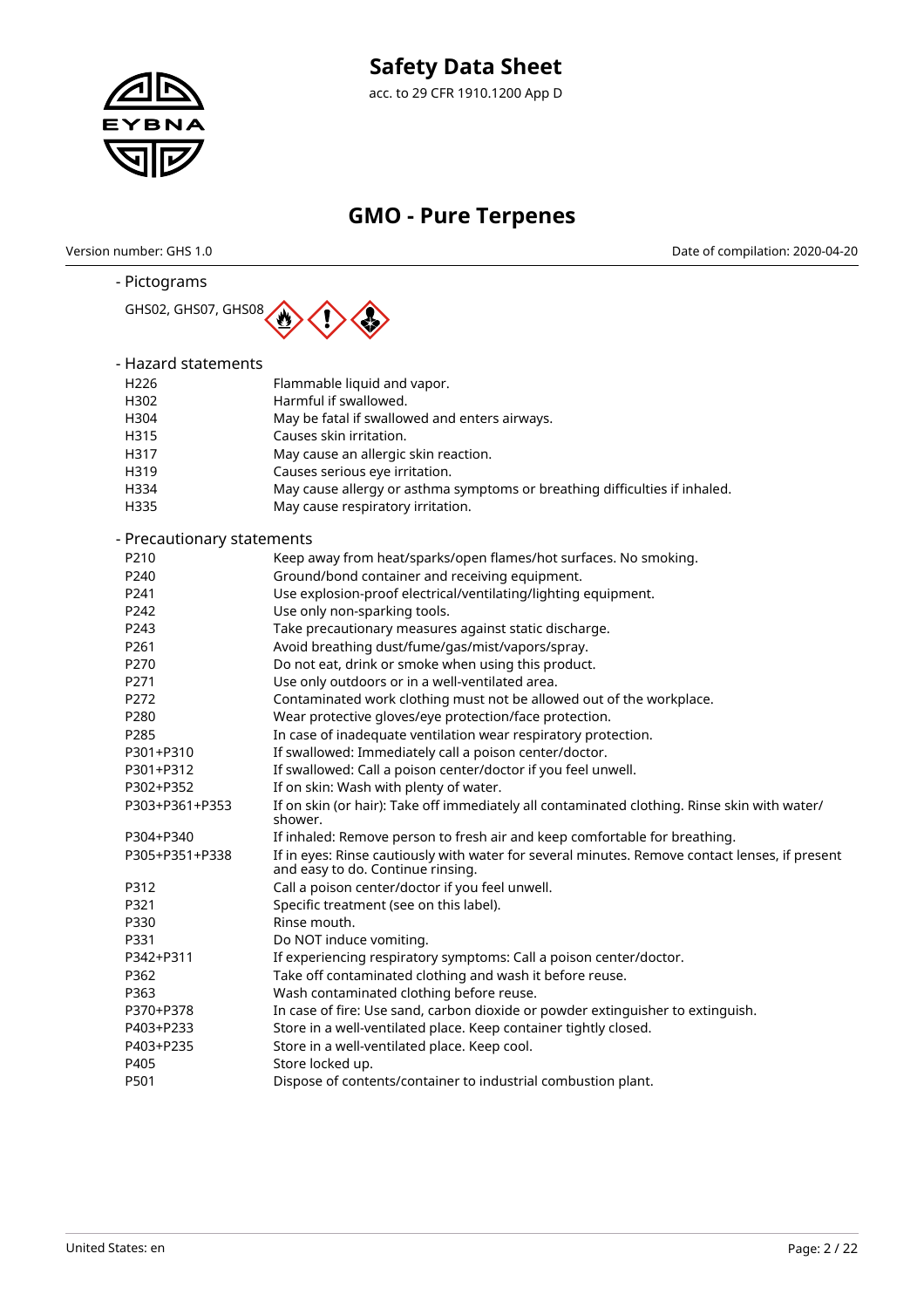

Version number: GHS 1.0 Date of compilation: 2020-04-20

### **2.3 Other hazards**

Hazards not otherwise classified

Very toxic to aquatic life with long lasting effects (GHS category 1: aquatic toxicity - acute and/or chronic).

Results of PBT and vPvB assessment

This mixture does not contain any substances that are assessed to be a PBT or a vPvB.

# **SECTION 3: Composition/information on ingredients**

### **3.1 Substances**

Not relevant (mixture)

### **3.2 Mixtures**

Description of the mixture

| <b>Name of substance</b>           | Wt%       | <b>Classification acc. to GHS</b>                                                                                                                                                                         |
|------------------------------------|-----------|-----------------------------------------------------------------------------------------------------------------------------------------------------------------------------------------------------------|
| Proprietary Monoterpene            | $10 - 25$ | Skin Irrit. 2 / H315<br>Eye Irrit. 2 / H319<br>Asp. Tox. 1 / H304<br>Flam. Liq. 3 / H226                                                                                                                  |
| Proprietary Monoterpene            | $10 - 25$ | Skin Irrit. 2 / H315<br>Eye Irrit. 2 / H319<br>Skin Sens. 1 / H317<br>Asp. Tox. 1 / H304<br>Flam. Liq. 3 / H226                                                                                           |
| Proprietary Sesquiterpene          | $10 - 25$ | Acute Tox. 4 / H302                                                                                                                                                                                       |
| Proprietary Monoterpene            | $5 - 10$  | Acute Tox. 4 / H302<br>Skin Irrit. 2 / H315<br>Eye Irrit. 2 / H319<br>Skin Sens. 1 / H317<br><b>STOT SE 3 / H335</b><br>Asp. Tox. 1 / H304<br>Flam. Liq. 3 / H226                                         |
| Proprietary Monoterpene            | $5 - 10$  | Acute Tox. 4 / H302<br>Acute Tox. 4 / H312<br>Acute Tox. 4 / H332<br>Skin Irrit. 2 / H315<br>Eye Irrit. 2 / H319<br>Skin Sens, 1B / H317<br>STOT SE 3 / H335<br>Asp. Tox. 1 / H304<br>Flam. Liq. 3 / H226 |
| Proprietary Sesquiterpenic Alcohol | $1 - 5$   | Skin Irrit. 2 / H315<br>Eye Irrit. 2 / H319<br><b>STOT SE 3 / H335</b>                                                                                                                                    |
| Proprietary Monoterpene            | $1 - 5$   | Acute Tox. 4 / H302<br>Skin Irrit. 2 / H315<br>Eye Irrit. 2 / H319<br>Resp. Sens. 1 / H334<br>STOT SE 3 / H335<br>Flam. Liq. 3 / H226                                                                     |
| Proprietary Sesquiterpene          | $1 - 5$   | Acute Tox. 4 / H302                                                                                                                                                                                       |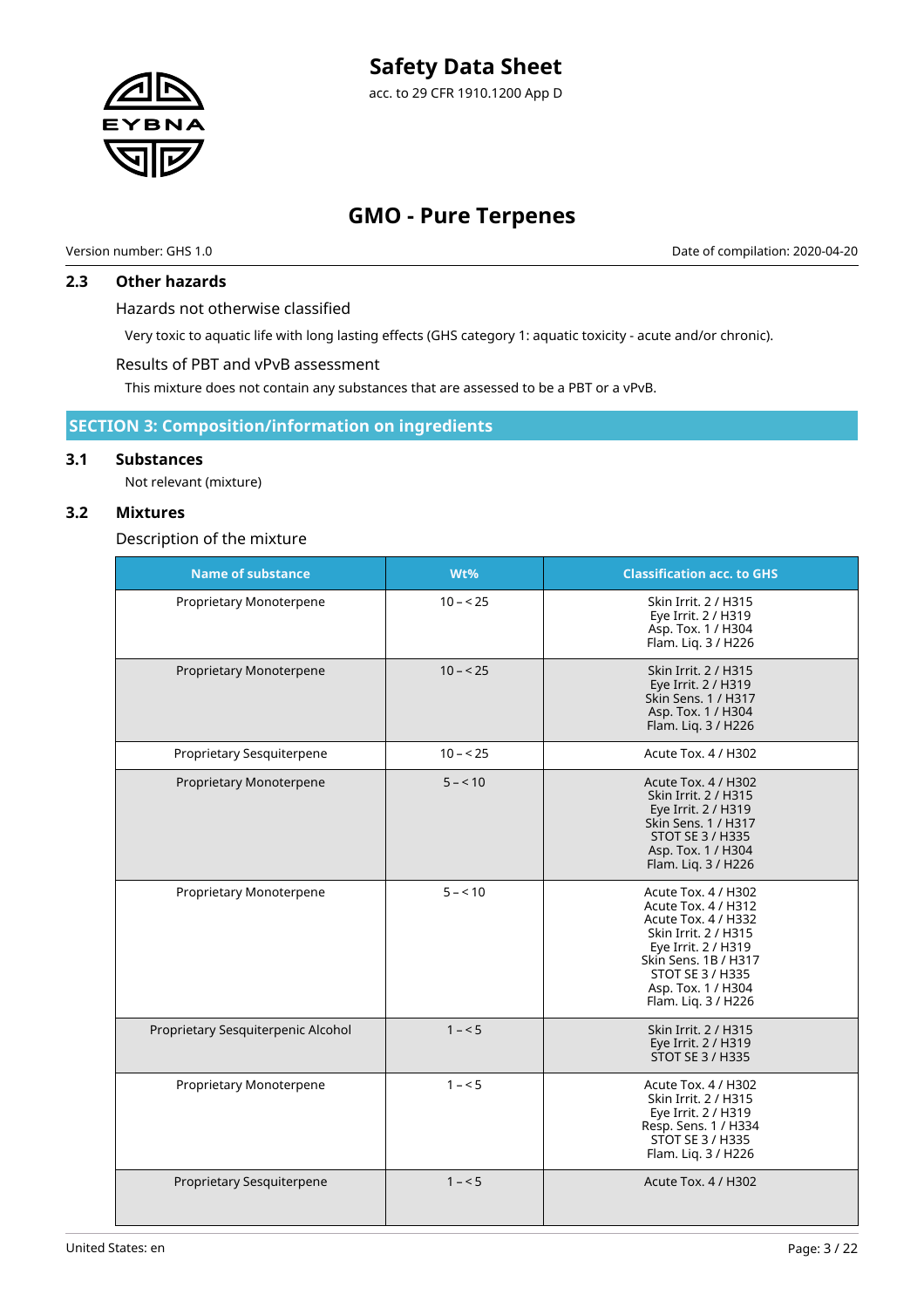

acc. to 29 CFR 1910.1200 App D

# **GMO - Pure Terpenes**

Version number: GHS 1.0 Date of compilation: 2020-04-20

| <b>Name of substance</b>            | Wt%     | <b>Classification acc. to GHS</b>                                                                                                            |
|-------------------------------------|---------|----------------------------------------------------------------------------------------------------------------------------------------------|
| Proprietary Monoterpenic Alcohol    | $1 - 5$ | Skin Irrit. 2 / H315<br>Eye Irrit. 2 / H319<br>Skin Sens, 1B / H317<br><b>STOT SE 3 / H335</b><br>Flam. Lig. 4 / H227                        |
| Proprietary Monoterpenic Alcohol    | $1 - 5$ | Skin Irrit. 2 / H315<br>Eye Irrit. 2 / H319<br>STOT SE 3 / H335                                                                              |
| Proprietary Monoterpene             | $1 - 5$ | Skin Irrit. 2 / H315<br>Skin Sens, 1 / H317<br>Asp. Tox. 1 / H304<br>Flam. Liq. 3 / H226                                                     |
| Proprietary Diterpenic Alcohol      | $1 - 5$ | Skin Irrit. 2 / H315<br>Eye Irrit. 2 / H319<br>STOT SE 3 / H335                                                                              |
| Proprietary Monoterpene             | $1 - 5$ | Acute Tox. 4 / H302<br>Skin Irrit. 2 / H315<br>Eye Irrit. 2 / H319<br>Skin Sens, 1B / H317<br><b>STOT SE 3 / H335</b><br>Flam. Lig. 3 / H226 |
| Proprietary Monoterpenic Alcohol    | $1 - 5$ | Skin Irrit. 2 / H315<br>Eye Irrit. 2 / H319<br><b>STOT SE 3 / H335</b>                                                                       |
| Proprietary Monoterpenic Alcohol    | $1 - 5$ | Acute Tox. 4 / H302<br>Skin Sens, 1 / H317<br>Flam. Sol. 1 / H228                                                                            |
| Proprietary Monoterpenic Alcohol    | $0 - 1$ | Skin Irrit. 2 / H315<br>Eye Dam. 1 / H318<br>Skin Sens. 1 / H317                                                                             |
| Proprietary Natural Flavoring Agent | $0 - 1$ | Skin Sens. 1 / H317                                                                                                                          |

For full text of abbreviations: see SECTION 16.

# **SECTION 4: First-aid measures**

### **4.1 Description of first- aid measures**

#### General notes

Do not leave affected person unattended. Remove victim out of the danger area. Keep affected person warm, still and covered. Take off immediately all contaminated clothing. In all cases of doubt, or when symptoms persist, seek medical advice. In case of unconsciousness place person in the recovery position. Never give anything by mouth.

#### Following inhalation

If breathing is irregular or stopped, immediately seek medical assistance and start first aid actions. In case of respiratory tract irritation, consult a physician. Provide fresh air.

#### Following skin contact

Wash with plenty of soap and water.

#### Following eye contact

Remove contact lenses, if present and easy to do. Continue rinsing. Irrigate copiously with clean, fresh water for at least 10 minutes, holding the eyelids apart.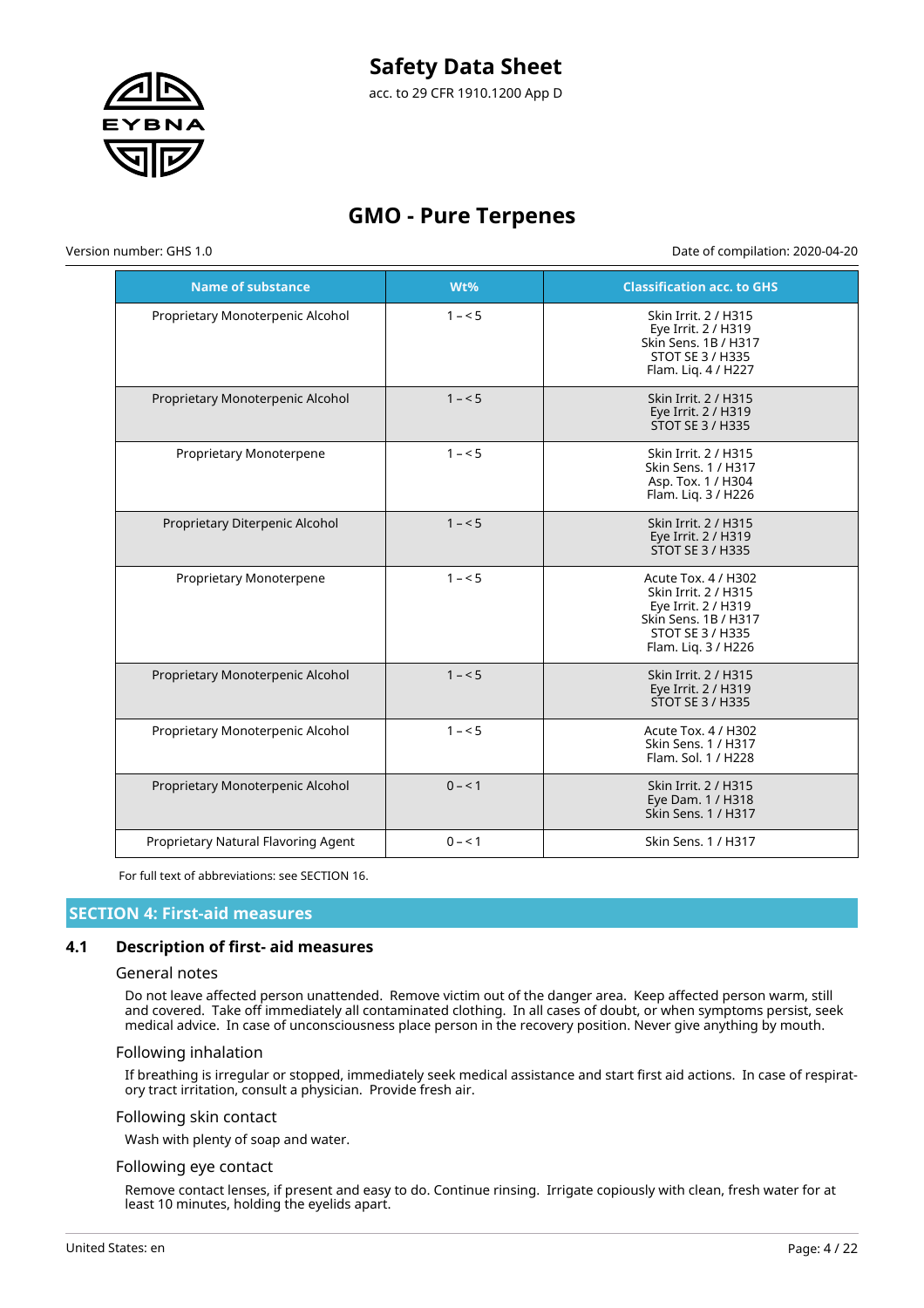

# **GMO - Pure Terpenes**

Version number: GHS 1.0 Date of compilation: 2020-04-20

#### Following ingestion

Rinse mouth with water (only if the person is conscious). Do NOT induce vomiting.

- **4.2 Most important symptoms and effects, both acute and delayed** Symptoms and effects are not known to date.
- **4.3 Indication of any immediate medical attention and special treatment needed** none

#### **SECTION 5: Fire-fighting measures**

#### **5.1 Extinguishing media**

Suitable extinguishing media Water spray, BC-powder, Carbon dioxide (CO2)

Unsuitable extinguishing media

Water jet

#### **5.2 Special hazards arising from the substance or mixture**

In case of insufficient ventilation and/or in use, may form flammable/explosive vapor-air mixture. Solvent vapors are heavier than air and may spread along floors. Places which are not ventilated, e.g. unventilated below ground level areas such as trenches, conduits and shafts, are particularly prone to the presence of flammable substances or mixtures.

#### Hazardous combustion products

Nitrogen oxides (NOx), Carbon monoxide (CO), Carbon dioxide (CO2)

#### **5.3 Advice for firefighters**

In case of fire and/or explosion do not breathe fumes. Coordinate firefighting measures to the fire surroundings. Do not allow firefighting water to enter drains or water courses. Collect contaminated firefighting water separately. Fight fire with normal precautions from a reasonable distance.

### **SECTION 6: Accidental release measures**

#### **6.1 Personal precautions, protective equipment and emergency procedures**

For non-emergency personnel

Remove persons to safety.

#### For emergency responders

Wear breathing apparatus if exposed to vapors/dust/aerosols/gases.

#### **6.2 Environmental precautions**

Keep away from drains, surface and ground water. Retain contaminated washing water and dispose of it. If substance has entered a water course or sewer, inform the responsible authority.

#### **6.3 Methods and material for containment and cleaning up**

Advice on how to contain a spill

Covering of drains

#### Advice on how to clean up a spill

Wipe up with absorbent material (e.g. cloth, fleece). Collect spillage: sawdust, kieselgur (diatomite), sand, universal binder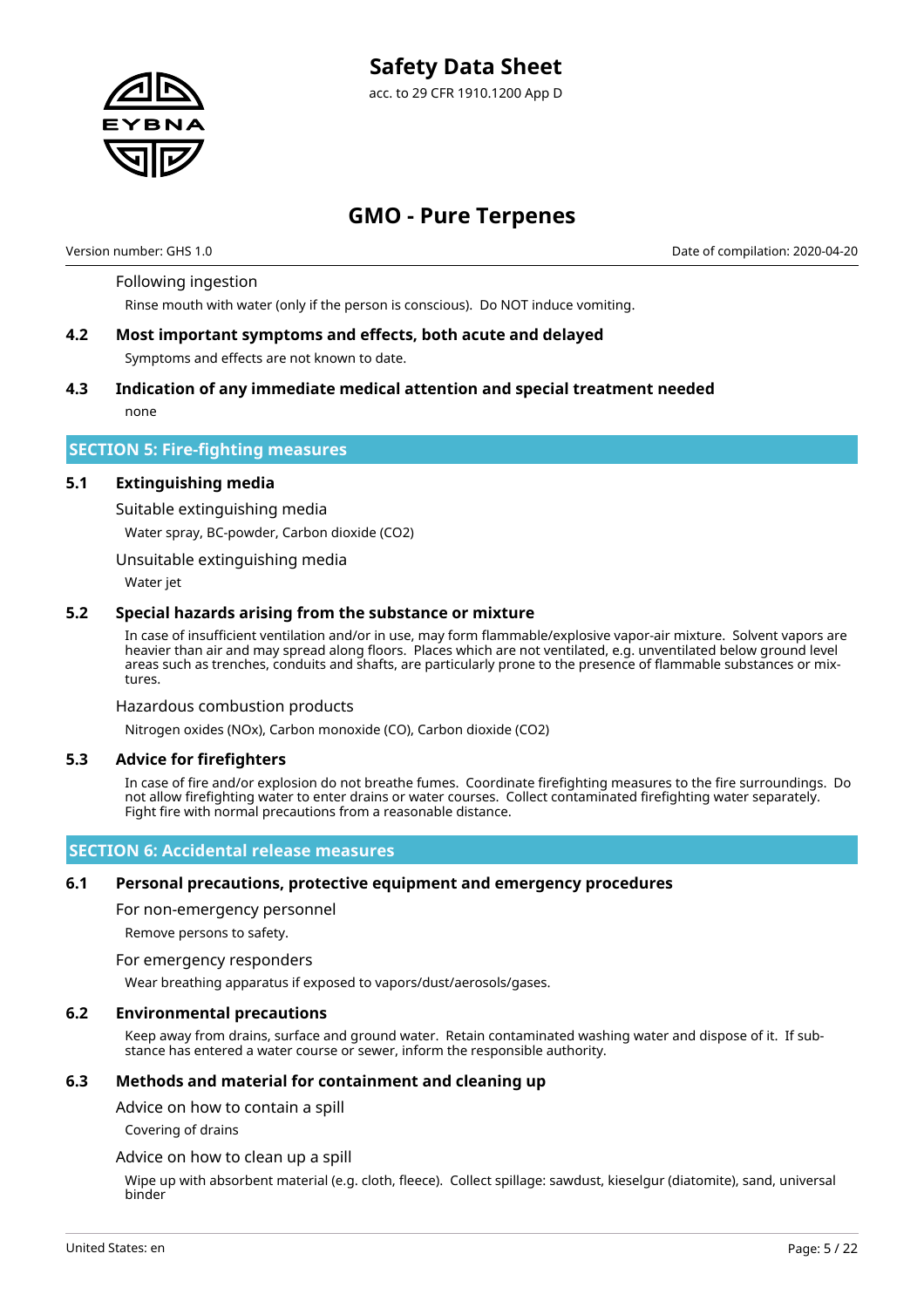

Version number: GHS 1.0 Date of compilation: 2020-04-20

#### Appropriate containment techniques

Use of adsorbent materials.

Other information relating to spills and releases

Place in appropriate containers for disposal. Ventilate affected area.

#### **6.4 Reference to other sections**

Hazardous combustion products: see section 5. Personal protective equipment: see section 8. Incompatible materials: see section 10. Disposal considerations: see section 13.

#### **SECTION 7: Handling and storage**

#### **7.1 Precautions for safe handling**

#### Recommendations

#### - Measures to prevent fire as well as aerosol and dust generation

Use local and general ventilation. Avoidance of ignition sources. Keep away from sources of ignition - No smoking. Take precautionary measures against static discharge. Use only in well-ventilated areas. Due to danger of explosion, prevent leakage of vapours into cellars, flues and ditches. Ground/bond container and receiving equipment. Use explosion-proof electrical/ventilating/lighting/equipment. Use only non-sparking tools.

#### - Specific notes/details

Places which are not ventilated, e.g. unventilated below ground level areas such as trenches, conduits and shafts, are particularly prone to the presence of flammable substances or mixtures. Vapors are heavier than air, spread along floors and form explosive mixtures with air. Vapors may form explosive mixtures with air.

#### Advice on general occupational hygiene

Wash hands after use. Do not eat, drink and smoke in work areas. Remove contaminated clothing and protective equipment before entering eating areas. Never keep food or drink in the vicinity of chemicals. Never place chemicals in containers that are normally used for food or drink. Keep away from food, drink and animal feedingstuffs.

#### **7.2 Conditions for safe storage, including any incompatibilities**

#### Managing of associated risks

- Explosive atmospheres

Keep container tightly closed and in a well-ventilated place. Use local and general ventilation. Keep cool. Protect from sunlight.

#### - Flammability hazards

Keep away from sources of ignition - No smoking. Keep away from heat, hot surfaces, sparks, open flames and other ignition sources. No smoking. Take precautionary measures against static discharge. Protect from sunlight.

#### - Ventilation requirements

Use local and general ventilation. Ground/bond container and receiving equipment.

#### - Packaging compatibilities

Only packagings which are approved (e.g. acc. to the Dangerous Goods Regulations) may be used.

#### **7.3 Specific end use(s)**

See section 16 for a general overview.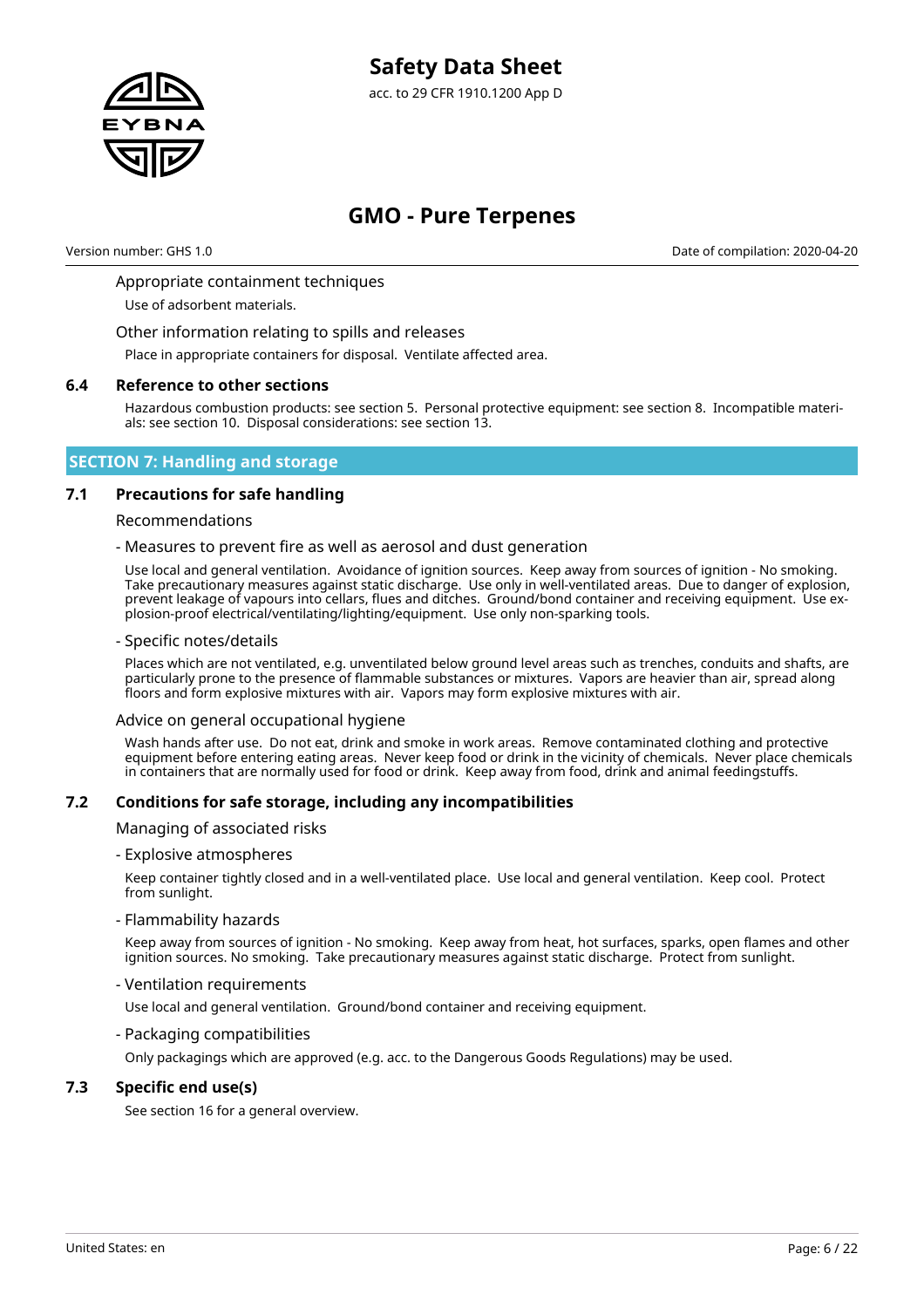

acc. to 29 CFR 1910.1200 App D

# **GMO - Pure Terpenes**

Version number: GHS 1.0 Date of compilation: 2020-04-20

# **SECTION 8: Exposure controls/personal protection**

### **8.1 Control parameters**

Occupational exposure limit values (Workplace Exposure Limits)

|    | <b>Country Name of substance Identifi-</b> | er          | <b>TWA</b><br>[ppm] | TWA [mg/<br>m <sup>3</sup> | <b>STEL</b><br>[ppm] | <b>STEL [mg/ Ceiling-C   Ceiling-C  </b><br>m <sup>3</sup> l | [ppm] | $\left[\frac{mq}{m^3}\right]$ | Nota-<br>tion | <b>Source</b>         |
|----|--------------------------------------------|-------------|---------------------|----------------------------|----------------------|--------------------------------------------------------------|-------|-------------------------------|---------------|-----------------------|
| US | Proprietary<br>Monoterpene                 | <b>TLV®</b> | 20                  |                            |                      |                                                              |       |                               |               | <b>ACGIH®</b><br>2019 |
| US | Proprietary<br>Monoterpene                 | <b>TLV®</b> | 20                  |                            |                      |                                                              |       |                               |               | <b>ACGIH®</b><br>2019 |
| US | Proprietary<br>Monoterpene                 | <b>TLV®</b> | 20                  |                            |                      |                                                              |       |                               |               | <b>ACGIH®</b><br>2019 |

Notation

Ceiling-C ceiling value is a limit value above which exposure should not occur<br>STEL short-term exposure limit: a limit value above which exposure shoul STEL short-term exposure limit: a limit value above which exposure should not occur and which is related to a 15-minute period (unless otherwise specified)

TWA time-weighted average (long-term exposure limit): measured or calculated in relation to a reference period of 8 hours time-weighted average (unless otherwise specified

| Relevant DNELs of components of the mixture |                            |                                         |                   |                            |  |  |
|---------------------------------------------|----------------------------|-----------------------------------------|-------------------|----------------------------|--|--|
| <b>Endpoint</b>                             | <b>Threshold level</b>     | Protection goal, route of ex-<br>posure | <b>Used in</b>    | <b>Exposure time</b>       |  |  |
| <b>DNEL</b>                                 | $66.7$ mg/m <sup>3</sup>   | human, inhalatory                       | worker (industry) | chronic - systemic effects |  |  |
| <b>DNEL</b>                                 | 9.5 mg/kg bw/day           | human, dermal                           | worker (industry) | chronic - systemic effects |  |  |
| <b>DNEL</b>                                 | 3.8 mg/ $m3$               | human, inhalatory                       | worker (industry) | chronic - systemic effects |  |  |
| <b>DNEL</b>                                 | 0.542 mg/kg bw/<br>day     | human, dermal                           | worker (industry) | chronic - systemic effects |  |  |
| <b>DNEL</b>                                 | 5.69 mg/m <sup>3</sup>     | human, inhalatory                       | worker (industry) | chronic - systemic effects |  |  |
| <b>DNEL</b>                                 | 0.8 mg/kg bw/day           | human, dermal                           | worker (industry) | chronic - systemic effects |  |  |
| <b>DNEL</b>                                 | 54 $\mu$ g/cm <sup>2</sup> | human, dermal                           | worker (industry) | chronic - local effects    |  |  |
| <b>DNEL</b>                                 | $10$ mg/m <sup>3</sup>     | human, inhalatory                       | worker (industry) | chronic - systemic effects |  |  |
| <b>DNEL</b>                                 | 2.8 mg/kg bw/day           | human, dermal                           | worker (industry) | chronic - systemic effects |  |  |
| <b>DNEL</b>                                 | 122.5 µg/cm <sup>2</sup>   | human, dermal                           | worker (industry) | chronic - local effects    |  |  |
| <b>DNEL</b>                                 | $2.8$ mg/m <sup>3</sup>    | human, inhalatory                       | worker (industry) | chronic - systemic effects |  |  |
| <b>DNEL</b>                                 | 16.5 mg/m <sup>3</sup>     | human, inhalatory                       | worker (industry) | acute - systemic effects   |  |  |
| <b>DNEL</b>                                 | 2.5 mg/kg bw/day           | human, dermal                           | worker (industry) | chronic - systemic effects |  |  |
| <b>DNEL</b>                                 | 5 mg/kg bw/day             | human, dermal                           | worker (industry) | acute - systemic effects   |  |  |
| <b>DNEL</b>                                 | 9.03 mg/m <sup>3</sup>     | human, inhalatory                       | worker (industry) | chronic - systemic effects |  |  |
| <b>DNEL</b>                                 | 158 mg/kg bw/day           | human, dermal                           | worker (industry) | chronic - systemic effects |  |  |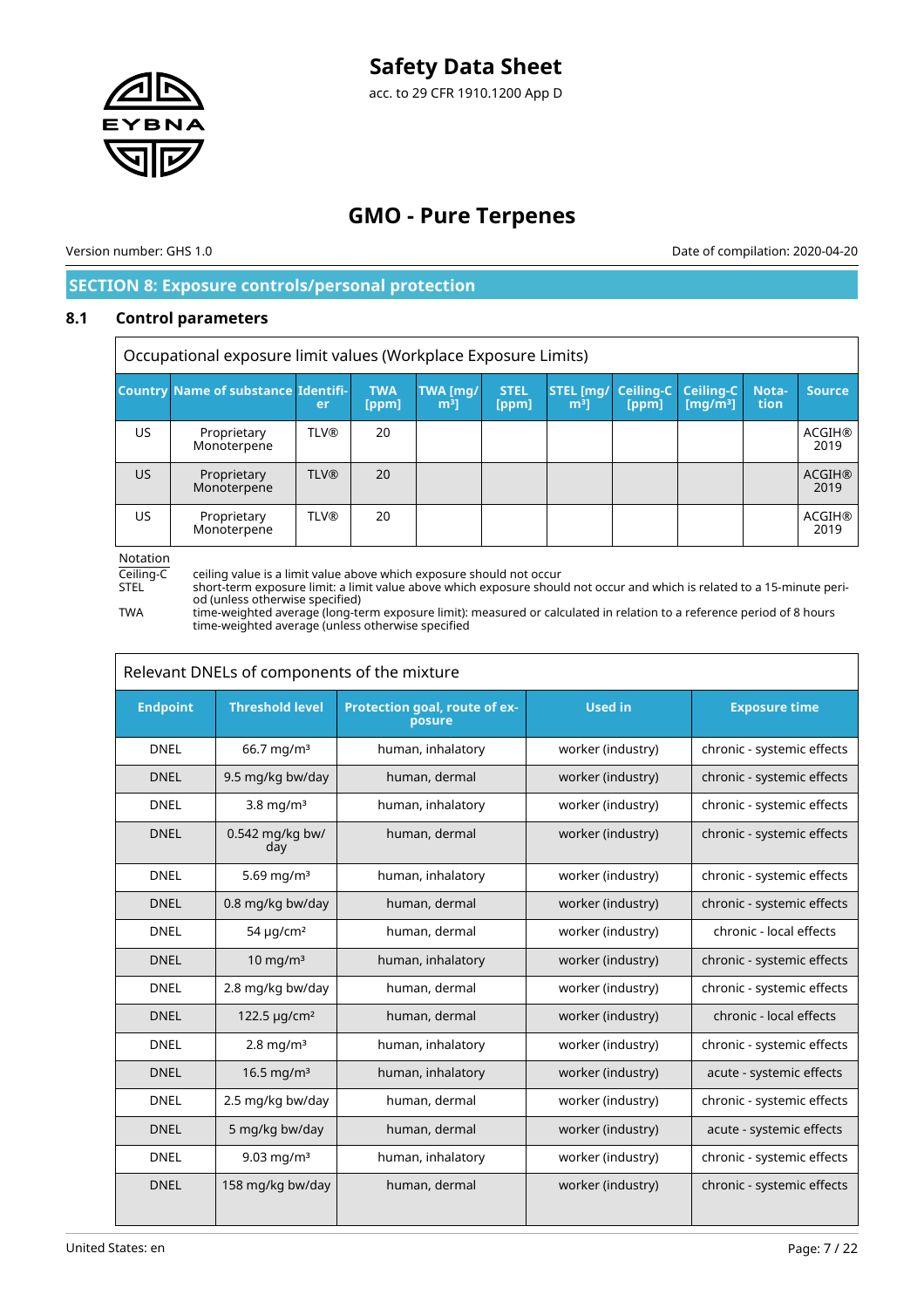

# **GMO - Pure Terpenes**

Version number: GHS 1.0 Date of compilation: 2020-04-20

 $\bar{1}$ 

| Relevant DNELs of components of the mixture |                         |                                             |                                         |                     |                                       |  |                                   |                                   |
|---------------------------------------------|-------------------------|---------------------------------------------|-----------------------------------------|---------------------|---------------------------------------|--|-----------------------------------|-----------------------------------|
| <b>Endpoint</b>                             | <b>Threshold level</b>  |                                             | Protection goal, route of ex-<br>posure |                     | <b>Used in</b>                        |  | <b>Exposure time</b>              |                                   |
| <b>DNEL</b>                                 | $8.8 \text{ mg/m}^3$    |                                             | human, inhalatory                       | worker (industry)   |                                       |  | chronic - systemic effects        |                                   |
| <b>DNEL</b>                                 | 5 mg/kg bw/day          |                                             | human, dermal                           |                     | worker (industry)                     |  | chronic - systemic effects        |                                   |
| <b>DNEL</b>                                 | 17.63 mg/m <sup>3</sup> |                                             | human, inhalatory                       |                     | worker (industry)                     |  | chronic - systemic effects        |                                   |
| <b>DNEL</b>                                 | 10 mg/kg bw/day         |                                             | human, dermal                           |                     | worker (industry)                     |  | chronic - systemic effects        |                                   |
|                                             |                         | Relevant PNECs of components of the mixture |                                         |                     |                                       |  |                                   |                                   |
| <b>Other names or</b><br>synonyms           | <b>Endpoint</b>         | <b>Threshold level</b>                      | <b>Organism</b>                         |                     | <b>Environmental com-</b><br>partment |  | <b>Exposure time</b>              |                                   |
| Proprietary<br>Monoterpene                  | <b>PNEC</b>             | $14 \frac{\mu g}{I}$                        | aquatic organisms                       |                     | freshwater                            |  | short-term (single in-<br>stance) |                                   |
| Proprietary<br>Monoterpene                  | <b>PNEC</b>             | $1.4 \frac{\mu g}{I}$                       | aquatic organisms                       |                     | marine water                          |  | short-term (single in-<br>stance) |                                   |
| Proprietary<br>Monoterpene                  | <b>PNEC</b>             | $1.8 \frac{mg}{l}$                          | aquatic organisms                       |                     | sewage treatment<br>plant (STP)       |  | short-term (single in-<br>stance) |                                   |
| Proprietary<br>Monoterpene                  | <b>PNEC</b>             | 3.85 $mg/_{kq}$                             | aquatic organisms                       |                     | freshwater sediment                   |  | short-term (single in-<br>stance) |                                   |
| Proprietary<br>Monoterpene                  | PNEC                    | 0.385 $mg/kq$                               | aquatic organisms                       |                     | marine sediment                       |  | short-term (single in-<br>stance) |                                   |
| Proprietary<br>Monoterpene                  | <b>PNEC</b>             | 0.763 $mg/kq$                               | terrestrial organisms                   |                     | soil                                  |  | short-term (single in-<br>stance) |                                   |
| Proprietary<br>Monoterpene                  | <b>PNEC</b>             | $0.606$ <sup>µg</sup> / <sub>l</sub>        | aquatic organisms                       |                     | freshwater                            |  | short-term (single in-<br>stance) |                                   |
| Proprietary<br>Monoterpene                  | <b>PNEC</b>             | $0.061 \frac{\mu g}{\mu}$                   | aquatic organisms                       |                     | marine water                          |  | short-term (single in-<br>stance) |                                   |
| Proprietary<br>Monoterpene                  | <b>PNEC</b>             | $0.2 \frac{mg}{l}$                          | aquatic organisms                       |                     | sewage treatment<br>plant (STP)       |  | short-term (single in-<br>stance) |                                   |
| Proprietary<br>Monoterpene                  | <b>PNEC</b>             | 157 $\frac{\mu g}{\kappa q}$                | aquatic organisms                       | freshwater sediment |                                       |  | short-term (single in-<br>stance) |                                   |
| Proprietary<br>Monoterpene                  | <b>PNEC</b>             | 15.7 $\frac{\mu g}{kq}$                     | aquatic organisms                       |                     | marine sediment                       |  | short-term (single in-<br>stance) |                                   |
| Proprietary<br>Monoterpene                  | <b>PNEC</b>             | 31.7 $\mu$ g/ <sub>kg</sub>                 | terrestrial organisms                   |                     | soil                                  |  |                                   | short-term (single in-<br>stance) |
| Proprietary<br>Monoterpene                  | <b>PNEC</b>             | 1.004 $\frac{\mu g}{I}$                     | aquatic organisms                       |                     | freshwater                            |  |                                   | short-term (single in-<br>stance) |
| Proprietary<br>Monoterpene                  | <b>PNEC</b>             | $0.1 \frac{\mu g}{I}$                       | aquatic organisms                       |                     | marine water                          |  |                                   | short-term (single in-<br>stance) |
| Proprietary<br>Monoterpene                  | <b>PNEC</b>             | 3.26 $mg/1$                                 | aquatic organisms                       |                     | sewage treatment<br>plant (STP)       |  | short-term (single in-<br>stance) |                                   |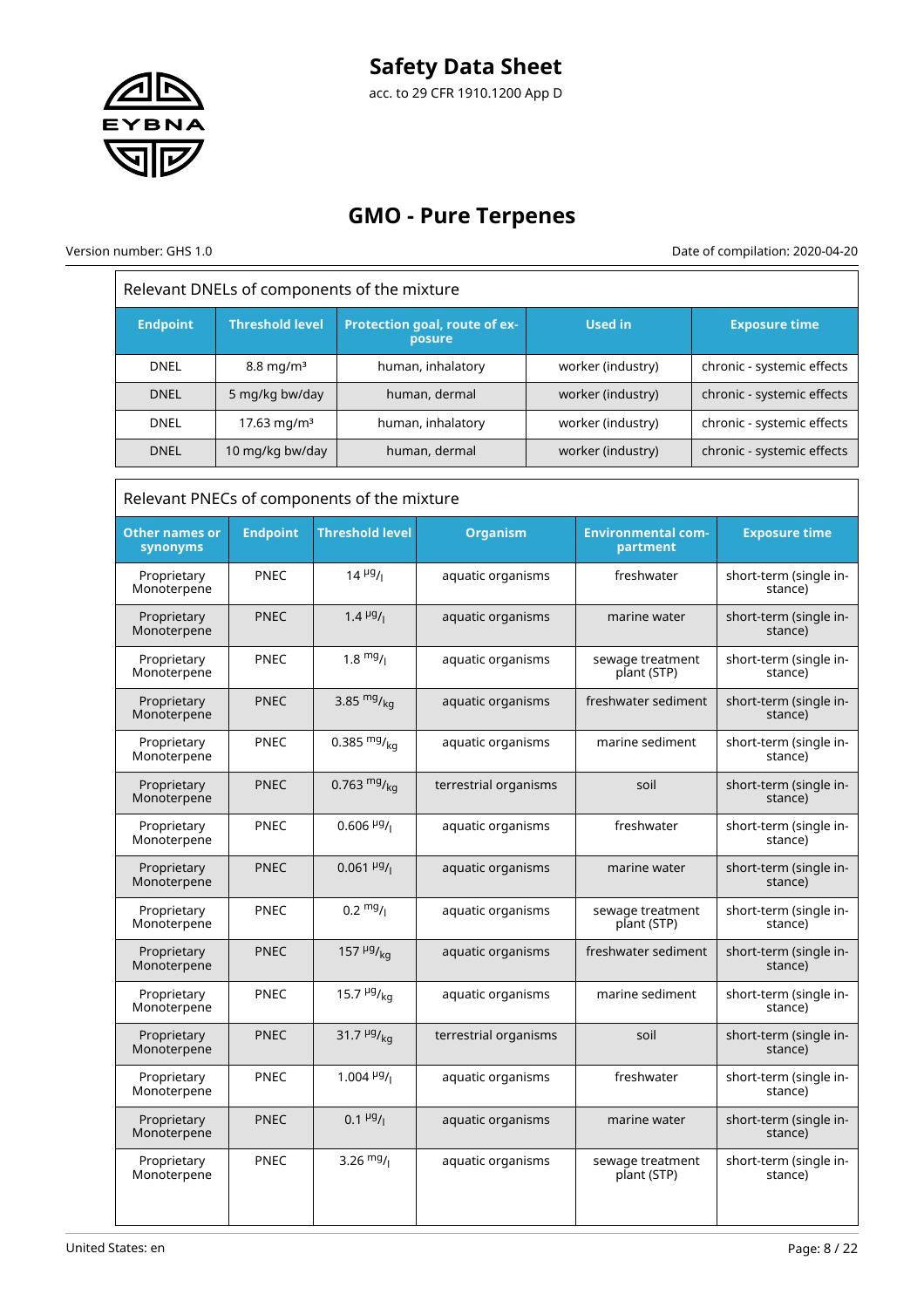

acc. to 29 CFR 1910.1200 App D

# **GMO - Pure Terpenes**

Version number: GHS 1.0 Date of compilation: 2020-04-20

٦

| Relevant PNECs of components of the mixture         |                 |                        |                       |                                       |                                   |  |
|-----------------------------------------------------|-----------------|------------------------|-----------------------|---------------------------------------|-----------------------------------|--|
| <b>Other names or</b><br>synonyms                   | <b>Endpoint</b> | <b>Threshold level</b> | <b>Organism</b>       | <b>Environmental com-</b><br>partment | <b>Exposure time</b>              |  |
| Proprietary<br>Monoterpene                          | <b>PNEC</b>     | 0.337 $mg/_{ka}$       | aquatic organisms     | freshwater sediment                   | short-term (single in-<br>stance) |  |
| Proprietary<br>Monoterpene                          | <b>PNEC</b>     | 0.034 $mg/kq$          | aquatic organisms     | marine sediment                       | short-term (single in-<br>stance) |  |
| Proprietary<br>Monoterpene                          | <b>PNEC</b>     | 0.067 $mg/kq$          | terrestrial organisms | soil                                  | short-term (single in-<br>stance) |  |
| Proprietary Ses-<br>quiterpenic Alco-<br>hol        | PNEC            | $0.001 \frac{mg}{l}$   | aquatic organisms     | freshwater                            | short-term (single in-<br>stance) |  |
| Proprietary Ses-<br>quiterpenic Alco-<br>hol        | <b>PNEC</b>     | $0 \frac{mg}{l}$       | aquatic organisms     | marine water                          | short-term (single in-<br>stance) |  |
| Proprietary Ses-<br>quiterpenic Alco-<br>hol        | <b>PNEC</b>     | $10 \frac{mg}{l}$      | aquatic organisms     | sewage treatment<br>plant (STP)       | short-term (single in-<br>stance) |  |
| <b>Proprietary Ses-</b><br>quiterpenic Alco-<br>hol | <b>PNEC</b>     | $0.07 \frac{mg}{ka}$   | aquatic organisms     | freshwater sediment                   | short-term (single in-<br>stance) |  |
| Proprietary Ses-<br>quiterpenic Alco-<br>hol        | <b>PNEC</b>     | $0.007 \frac{mg}{ka}$  | aquatic organisms     | marine sediment                       | short-term (single in-<br>stance) |  |
| Proprietary Ses-<br>quiterpenic Alco-<br>hol        | <b>PNEC</b>     | $0.014 \frac{mg}{kg}$  | terrestrial organisms | soil                                  | short-term (single in-<br>stance) |  |
| Proprietary<br>Monoterpenic Al-<br>cohol            | <b>PNEC</b>     | $0.2 \frac{mg}{l}$     | aquatic organisms     | freshwater                            | short-term (single in-<br>stance) |  |
| Proprietary<br>Monoterpenic Al-<br>cohol            | <b>PNEC</b>     | $0.02 \frac{mg}{l}$    | aquatic organisms     | marine water                          | short-term (single in-<br>stance) |  |
| Proprietary<br>Monoterpenic Al-<br>cohol            | PNEC            | $10 \frac{mg}{l}$      | aquatic organisms     | sewage treatment<br>plant (STP)       | short-term (single in-<br>stance) |  |
| Proprietary<br>Monoterpenic Al-<br>cohol            | <b>PNEC</b>     | 2.22 $mg/kq$           | aquatic organisms     | freshwater sediment                   | short-term (single in-<br>stance) |  |
| Proprietary<br>Monoterpenic Al-<br>cohol            | PNEC            | 0.222 $mg/kq$          | aquatic organisms     | marine sediment                       | short-term (single in-<br>stance) |  |
| Proprietary<br>Monoterpenic Al-<br>cohol            | <b>PNEC</b>     | 0.327 $mg/_{kq}$       | terrestrial organisms | soil                                  | short-term (single in-<br>stance) |  |
| Proprietary<br>Monoterpenic Al-<br>cohol            | PNEC            | $68 \frac{\mu g}{I}$   | aquatic organisms     | freshwater                            | short-term (single in-<br>stance) |  |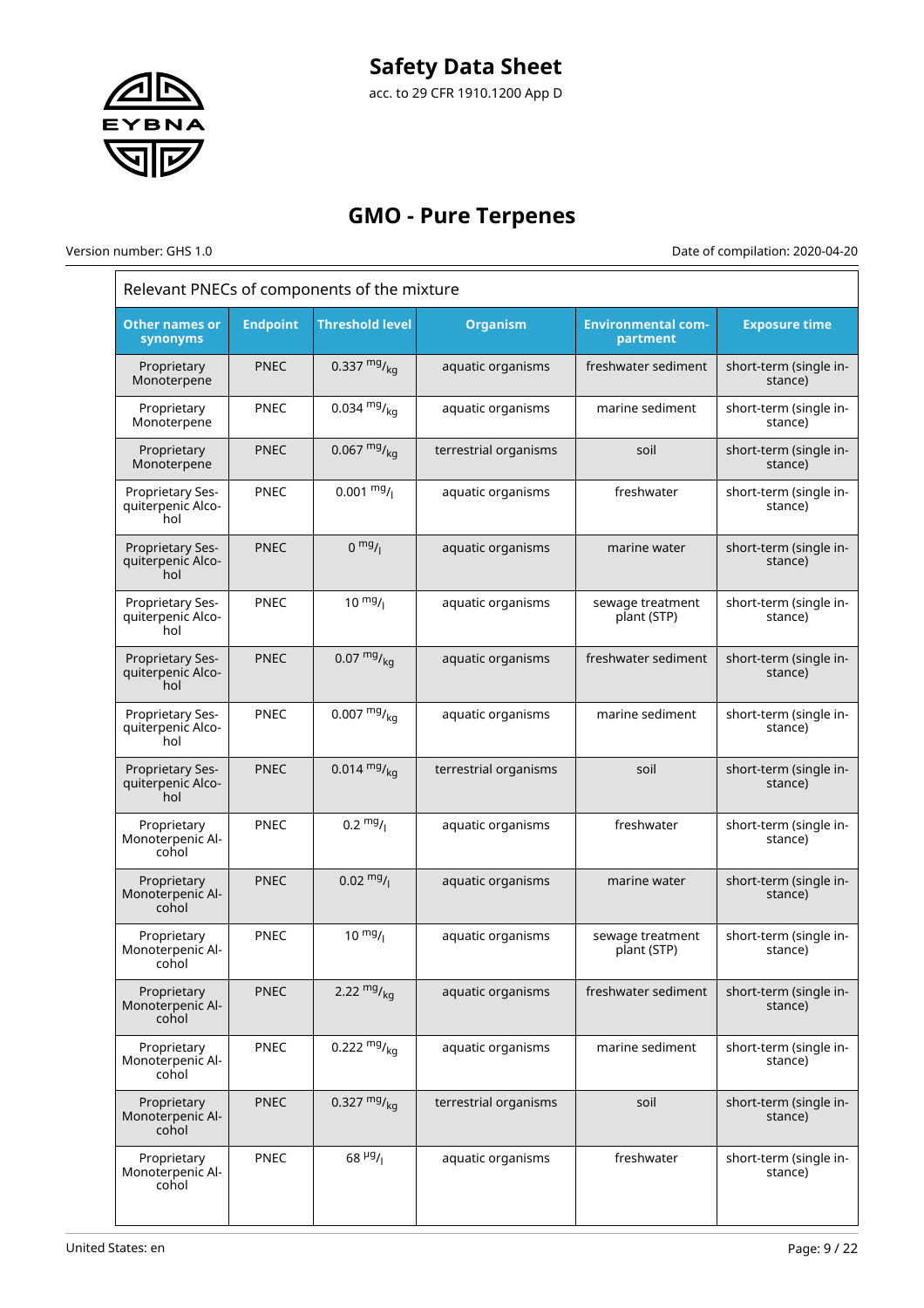

# **GMO - Pure Terpenes**

Version number: GHS 1.0 Date of compilation: 2020-04-20

 $\bar{1}$ 

| Relevant PNECs of components of the mixture |                 |                                        |                       |                                       |                                   |  |
|---------------------------------------------|-----------------|----------------------------------------|-----------------------|---------------------------------------|-----------------------------------|--|
| <b>Other names or</b><br>synonyms           | <b>Endpoint</b> | <b>Threshold level</b>                 | <b>Organism</b>       | <b>Environmental com-</b><br>partment | <b>Exposure time</b>              |  |
| Proprietary<br>Monoterpenic Al-<br>cohol    | <b>PNEC</b>     | 6.8 $\mu$ g/                           | aquatic organisms     | marine water                          | short-term (single in-<br>stance) |  |
| Proprietary<br>Monoterpenic Al-<br>cohol    | <b>PNEC</b>     | $2.6 \frac{mg}{l}$                     | aquatic organisms     | sewage treatment<br>plant (STP)       | short-term (single in-<br>stance) |  |
| Proprietary<br>Monoterpenic Al-<br>cohol    | <b>PNEC</b>     | 1.85 $mg/kq$                           | aquatic organisms     | freshwater sediment                   | short-term (single in-<br>stance) |  |
| Proprietary<br>Monoterpenic Al-<br>cohol    | <b>PNEC</b>     | 0.185 $mg/kq$                          | aquatic organisms     | marine sediment                       | short-term (single in-<br>stance) |  |
| Proprietary<br>Monoterpenic Al-<br>cohol    | <b>PNEC</b>     | 0.329 $mg/_{ka}$                       | terrestrial organisms | soil                                  | short-term (single in-<br>stance) |  |
| Proprietary Diter-<br>penic Alcohol         | <b>PNEC</b>     | 55.7 $\mu$ <sup>g</sup> / <sub>1</sub> | aquatic organisms     | freshwater                            | short-term (single in-<br>stance) |  |
| Proprietary Diter-<br>penic Alcohol         | <b>PNEC</b>     | 55.7 $\frac{\mu g}{I}$                 | aquatic organisms     | marine water                          | short-term (single in-<br>stance) |  |
| Proprietary Diter-<br>penic Alcohol         | <b>PNEC</b>     | $10^{mg}$ /                            | aquatic organisms     | sewage treatment<br>plant (STP)       | short-term (single in-<br>stance) |  |
| Proprietary Diter-<br>penic Alcohol         | <b>PNEC</b>     | 18.6 $mg/m$ <sub>ka</sub>              | aquatic organisms     | freshwater sediment                   | short-term (single in-<br>stance) |  |
| Proprietary Diter-<br>penic Alcohol         | <b>PNEC</b>     | 18.6 $mg/_{ka}$                        | aquatic organisms     | marine sediment                       | short-term (single in-<br>stance) |  |
| Proprietary Diter-<br>penic Alcohol         | <b>PNEC</b>     | 6.55 $mg/kq$                           | terrestrial organisms | soil                                  | short-term (single in-<br>stance) |  |
| Proprietary<br>Monoterpenic Al-<br>cohol    | <b>PNEC</b>     | $1.71 \frac{\mu g}{I}$                 | aquatic organisms     | freshwater                            | short-term (single in-<br>stance) |  |
| Proprietary<br>Monoterpenic Al-<br>cohol    | <b>PNEC</b>     | $0.171 \frac{\mu g}{I}$                | aquatic organisms     | marine water                          | short-term (single in-<br>stance) |  |
| Proprietary<br>Monoterpenic Al-<br>cohol    | <b>PNEC</b>     | $1 \frac{mg}{l}$                       | aquatic organisms     | sewage treatment<br>plant (STP)       | short-term (single in-<br>stance) |  |
| Proprietary<br>Monoterpenic Al-<br>cohol    | <b>PNEC</b>     | 0.139 $mg/kq$                          | aquatic organisms     | freshwater sediment                   | short-term (single in-<br>stance) |  |
| Proprietary<br>Monoterpenic Al-<br>cohol    | <b>PNEC</b>     | $0.017 \frac{mg}{kg}$                  | aquatic organisms     | marine sediment                       | short-term (single in-<br>stance) |  |
| Proprietary<br>Monoterpenic Al-<br>cohol    | <b>PNEC</b>     | $0.013 \frac{mg}{kg}$                  | terrestrial organisms | soil                                  | short-term (single in-<br>stance) |  |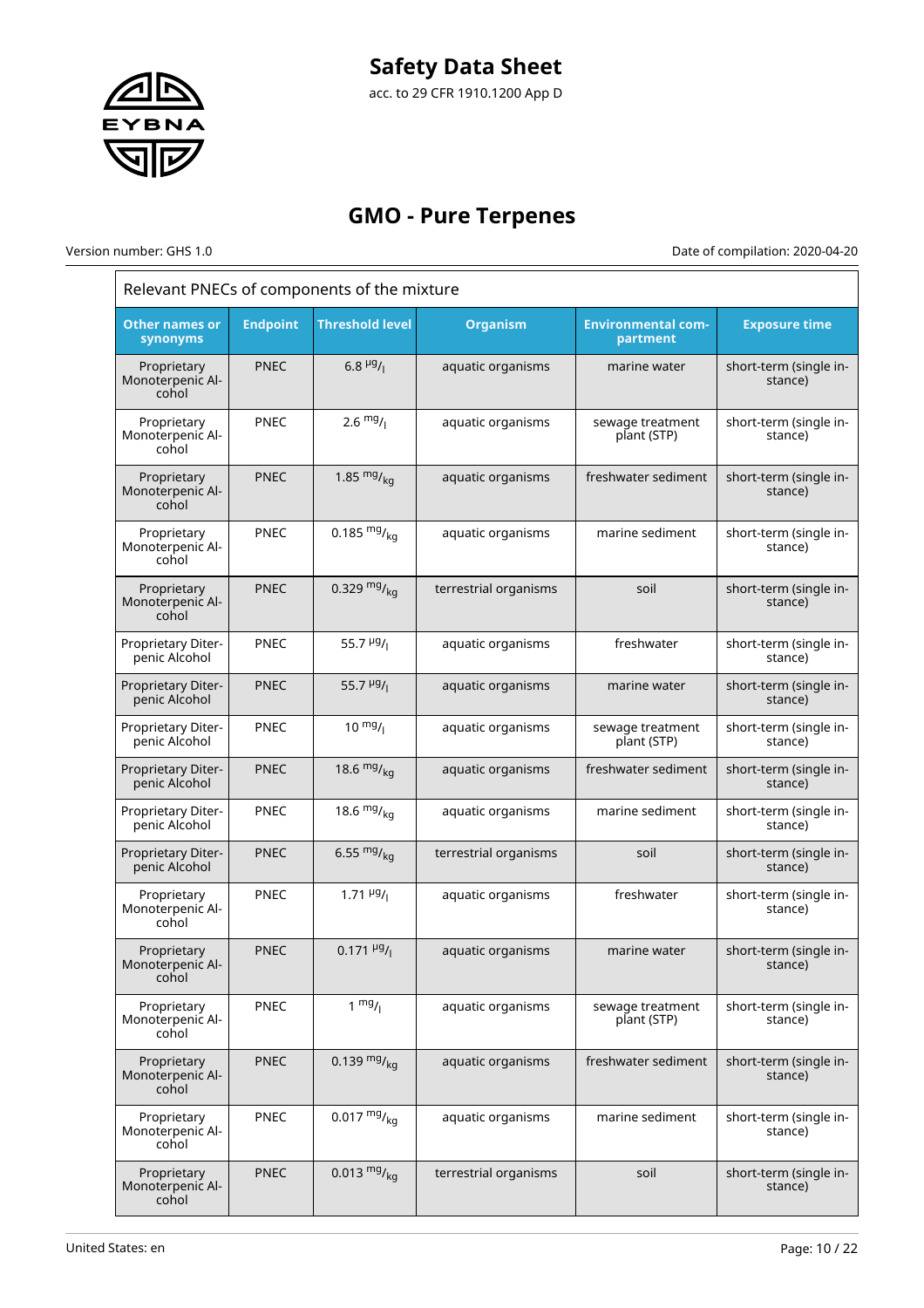

# **GMO - Pure Terpenes**

Version number: GHS 1.0 Date of compilation: 2020-04-20

### **8.2 Exposure controls**

Appropriate engineering controls

General ventilation.

Individual protection measures (personal protective equipment)

#### Eye/face protection

Wear eye/face protection.

Skin protection

#### - Hand protection

Wear suitable gloves. Chemical protection gloves are suitable, which are tested according to EN 374. Check leaktightness/impermeability prior to use. In the case of wanting to use the gloves again, clean them before taking off and air them well. For special purposes, it is recommended to check the resistance to chemicals of the protective gloves mentioned above together with the supplier of these gloves.

#### - Other protection measures

Take recovery periods for skin regeneration. Preventive skin protection (barrier creams/ointments) is recommended. Wash hands thoroughly after handling.

#### Respiratory protection

In case of inadequate ventilation wear respiratory protection.

#### Environmental exposure controls

Use appropriate container to avoid environmental contamination. Keep away from drains, surface and ground water.

### **SECTION 9: Physical and chemical properties**

#### **9.1 Information on basic physical and chemical properties**

#### **Appearance**

| $\mid$ Physical state | liquid         |  |
|-----------------------|----------------|--|
| Color                 |                |  |
| Odor                  | characteristic |  |

#### **Other safety parameters**

| pH (value)                              | not determined          |
|-----------------------------------------|-------------------------|
| Melting point/freezing point            | not determined          |
| Initial boiling point and boiling range | 154.3 °C at 1,010 hPa   |
| Flash point                             | 31 $\degree$ C at 1 atm |
| Evaporation rate                        | not determined          |
| Flammability (solid, gas)               | not relevant, (fluid)   |
| <b>Explosive limits</b>                 | not determined          |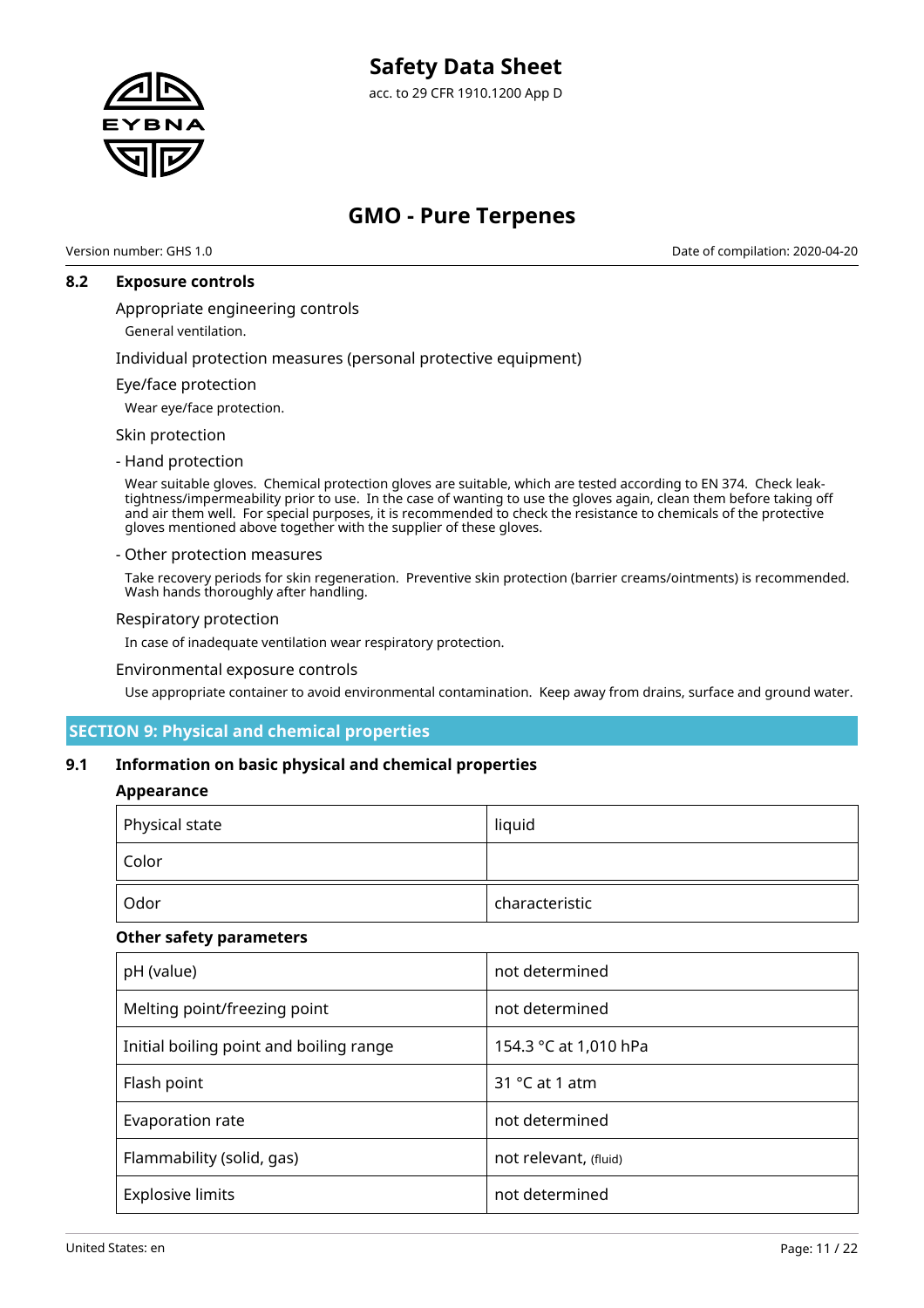

acc. to 29 CFR 1910.1200 App D

# **GMO - Pure Terpenes**

Version number: GHS 1.0 Date of compilation: 2020-04-20

|     | Vapor pressure              | 34.2 mmHg at 25 °C                                              |
|-----|-----------------------------|-----------------------------------------------------------------|
|     | Density                     | not determined                                                  |
|     | Vapor density               | this information is not available                               |
|     | Relative density            | information on this property is not available                   |
|     | Solubility(ies)             | not determined                                                  |
|     | Partition coefficient       |                                                                 |
|     | - n-octanol/water (log KOW) | this information is not available                               |
|     | Auto-ignition temperature   | 237 $\degree$ C (auto-ignition temperature (liquids and gases)) |
|     | Viscosity                   | not determined                                                  |
|     | <b>Explosive properties</b> | none                                                            |
|     | Oxidizing properties        | none                                                            |
| 9.2 | <b>Other information</b>    | there is no additional information                              |

# **SECTION 10: Stability and reactivity**

#### **10.1 Reactivity**

Concerning incompatibility: see below "Conditions to avoid" and "Incompatible materials". The mixture contains reactive substance(s). Risk of ignition.

If heated:

Risk of ignition

### **10.2 Chemical stability**

See below "Conditions to avoid".

### **10.3 Possibility of hazardous reactions**

No known hazardous reactions.

#### **10.4 Conditions to avoid**

Keep away from heat, hot surfaces, sparks, open flames and other ignition sources. No smoking.

Hints to prevent fire or explosion

Use explosion-proof electrical/ventilating/lighting/equipment. Use only non-sparking tools. Take precautionary measures against static discharge.

#### **10.5 Incompatible materials**

**Oxidizers** 

#### **10.6 Hazardous decomposition products**

Reasonably anticipated hazardous decomposition products produced as a result of use, storage, spill and heating are not known. Hazardous combustion products: see section 5.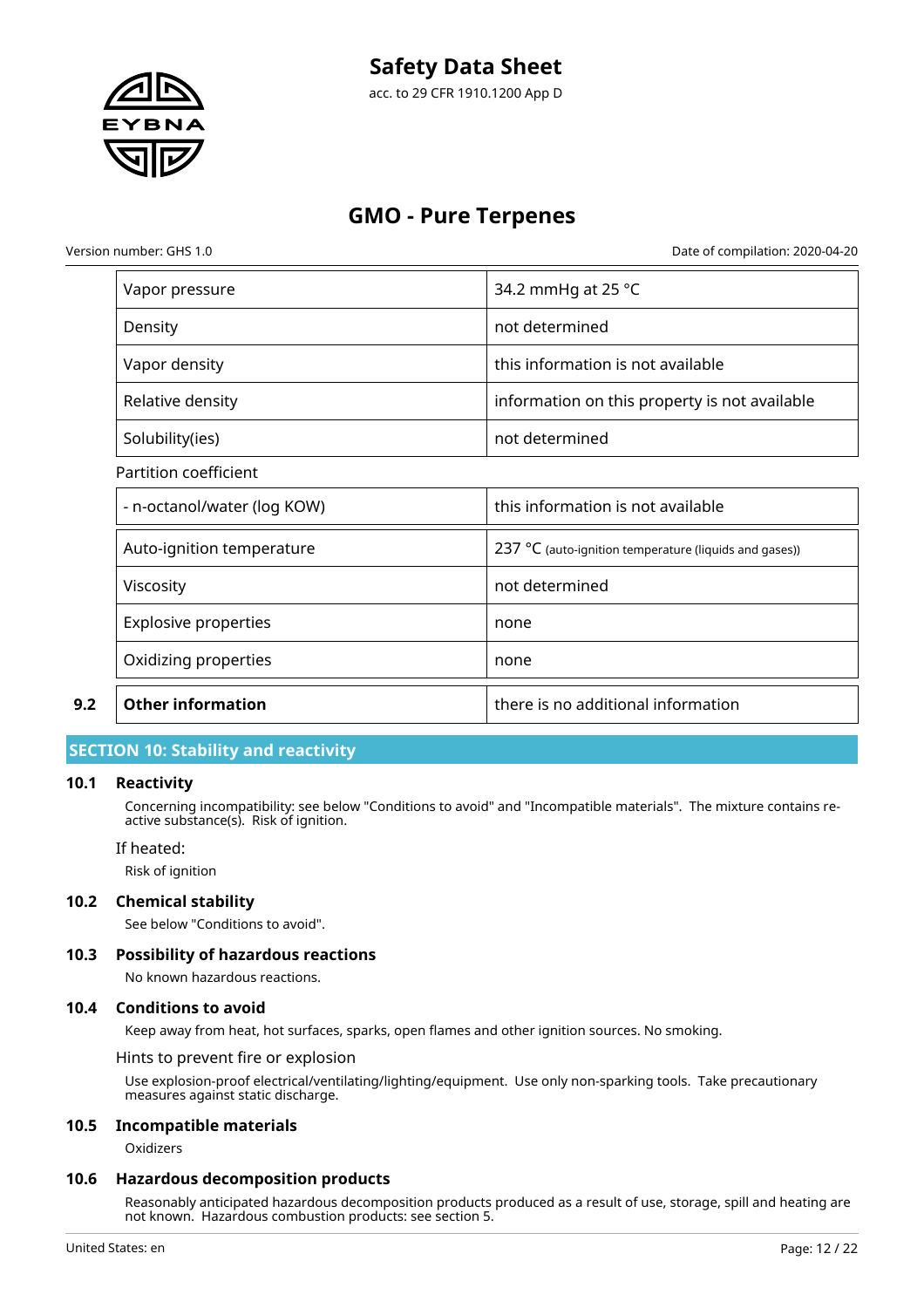

# **GMO - Pure Terpenes**

Version number: GHS 1.0 Date of compilation: 2020-04-20

# **SECTION 11: Toxicological information**

# **11.1 Information on toxicological effects**

Test data are not available for the complete mixture.

#### Classification procedure

The method for classification of the mixture is based on ingredients of the mixture (additivity formula).

### **Classification acc. to OSHA "Hazard Communication Standard" (29 CFR 1910.1200)**

#### Acute toxicity

Harmful if swallowed.

# - Acute toxicity estimate (ATE)

Oral  $1,177 \frac{mg}{kg}$ 

| Acute toxicity estimate (ATE) of components of the mixture |                       |                  |  |
|------------------------------------------------------------|-----------------------|------------------|--|
| Other names or synonyms                                    | <b>Exposure route</b> | <b>ATE</b>       |  |
| Proprietary Sesquiterpene                                  | oral                  | 500 $mg/_{kq}$   |  |
| Proprietary Monoterpene                                    | oral                  | 500 $mg/_{ka}$   |  |
| Proprietary Monoterpene                                    | oral                  | 500 $mg/_{ka}$   |  |
| Proprietary Monoterpene                                    | dermal                | 1,100 $mg/_{ka}$ |  |
| Proprietary Monoterpene                                    | inhalation: vapor     | 11 $mg/1/4h$     |  |
| Proprietary Monoterpene                                    | oral                  | 500 $mg/_{kq}$   |  |
| Proprietary Sesquiterpene                                  | oral                  | 500 $mg/_{ka}$   |  |
| Proprietary Monoterpene                                    | oral                  | 500 $mg/kq$      |  |
| Proprietary Monoterpenic<br>Alcohol                        | oral                  | 1,310 $mg/_{kq}$ |  |

### Skin corrosion/irritation

Causes skin irritation.

### Serious eye damage/eye irritation

Causes serious eye irritation.

### Respiratory or skin sensitization

May cause allergy or asthma symptoms or breathing difficulties if inhaled. May cause an allergic skin reaction.

### Germ cell mutagenicity

Shall not be classified as germ cell mutagenic.

### Carcinogenicity

Shall not be classified as carcinogenic.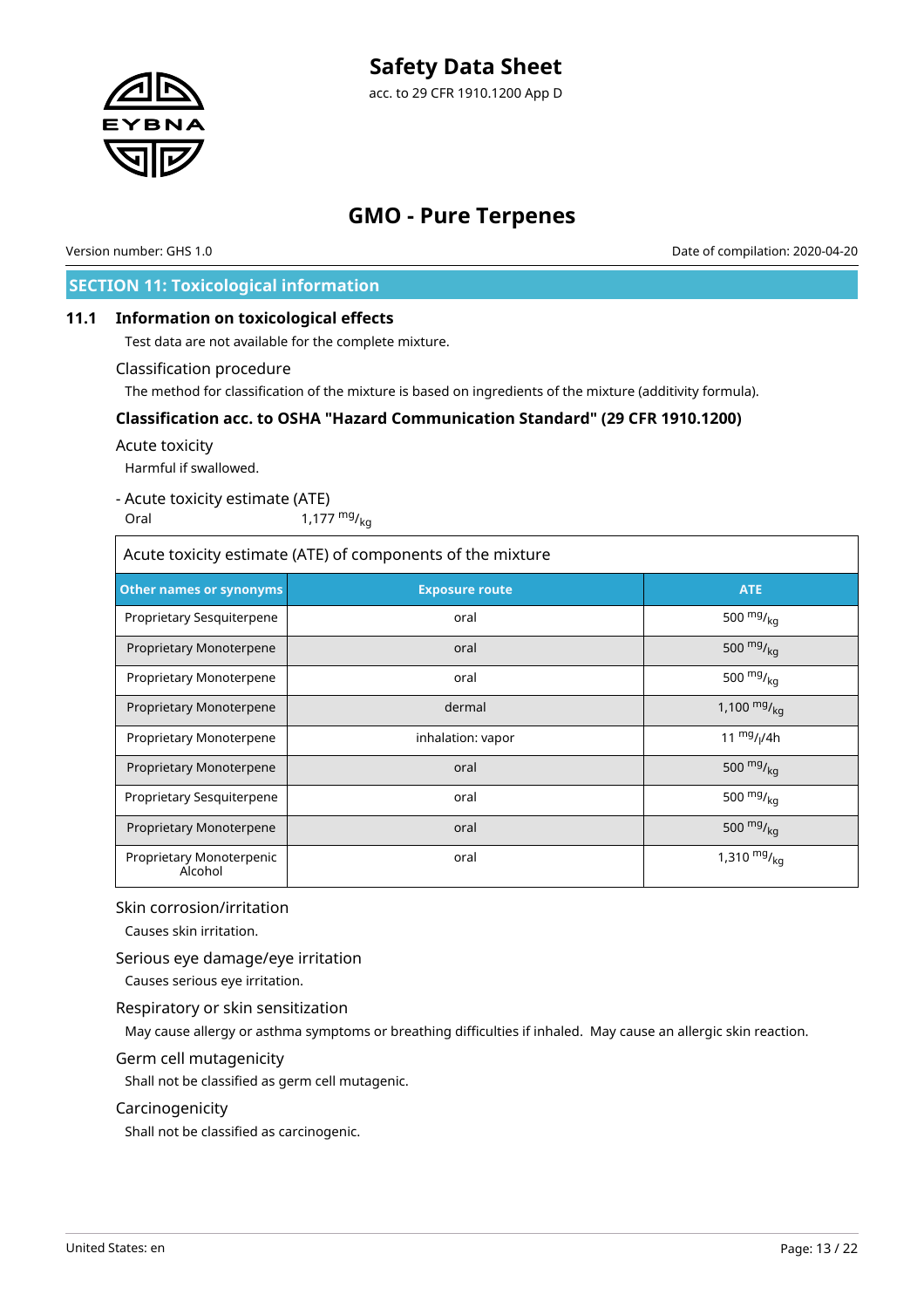

# **GMO - Pure Terpenes**

Version number: GHS 1.0 Date of compilation: 2020-04-20

| IARC Monographs on the Evaluation of Carcinogenic Risks to Humans |  |
|-------------------------------------------------------------------|--|
|                                                                   |  |

| Name of substance       | <b>Classification</b> | <b>Number</b> |
|-------------------------|-----------------------|---------------|
| Proprietary Monoterpene |                       |               |

Legend

 $\overline{3}$  Not classifiable as to carcinogenicity in humans

# Reproductive toxicity

Shall not be classified as a reproductive toxicant.

Specific target organ toxicity - single exposure

May cause respiratory irritation.

### Specific target organ toxicity - repeated exposure

Shall not be classified as a specific target organ toxicant (repeated exposure).

#### Aspiration hazard

May be fatal if swallowed and enters airways.

# **SECTION 12: Ecological information**

### **12.1 Toxicity**

Very toxic to aquatic life with long lasting effects.

| Aquatic toxicity (acute) of components of the mixture |                 |                                    |                       |                      |
|-------------------------------------------------------|-----------------|------------------------------------|-----------------------|----------------------|
| <b>Other names or</b><br>synonyms                     | <b>Endpoint</b> | <b>Value</b>                       | <b>Species</b>        | <b>Exposure time</b> |
| Proprietary<br>Monoterpene                            | <b>EC50</b>     | 1.47 $mg/$                         | aquatic invertebrates | 48 h                 |
| Proprietary<br>Monoterpene                            | ErC50           | $0.342 \frac{mg}{l}$               | algae                 | 72 h                 |
| Proprietary<br>Monoterpene                            | <b>LC50</b>     | 720 $\mu$ g/                       | fish                  | 96 h                 |
| Proprietary<br>Monoterpene                            | <b>EC50</b>     | $688$ <sup>µg</sup> / <sub>1</sub> | fish                  | 96h                  |
| Proprietary<br>Monoterpene                            | ErC50           | $0.32 \frac{mg}{l}$                | algae                 | 72 h                 |
| Proprietary<br>Monoterpene                            | <b>LC50</b>     | $0.303 \text{ mg}$ /               | fish                  | 96h                  |
| Proprietary<br>Monoterpene                            | <b>EC50</b>     | $0.475 \frac{mg}{l}$               | aquatic invertebrates | 48 h                 |
| Proprietary Ses-<br>quiterpenic Alcohol               | <b>LC50</b>     | 1.43 $mg/$                         | fish                  | 96h                  |
| Proprietary Ses-<br>quiterpenic Alcohol               | <b>EC50</b>     | 510.3 $\frac{\mu g}{\mu}$          | aquatic invertebrates | 48 h                 |
| Proprietary Ses-<br>quiterpenic Alcohol               | ErC50           | $2 \frac{mg}{l}$                   | algae                 | 72h                  |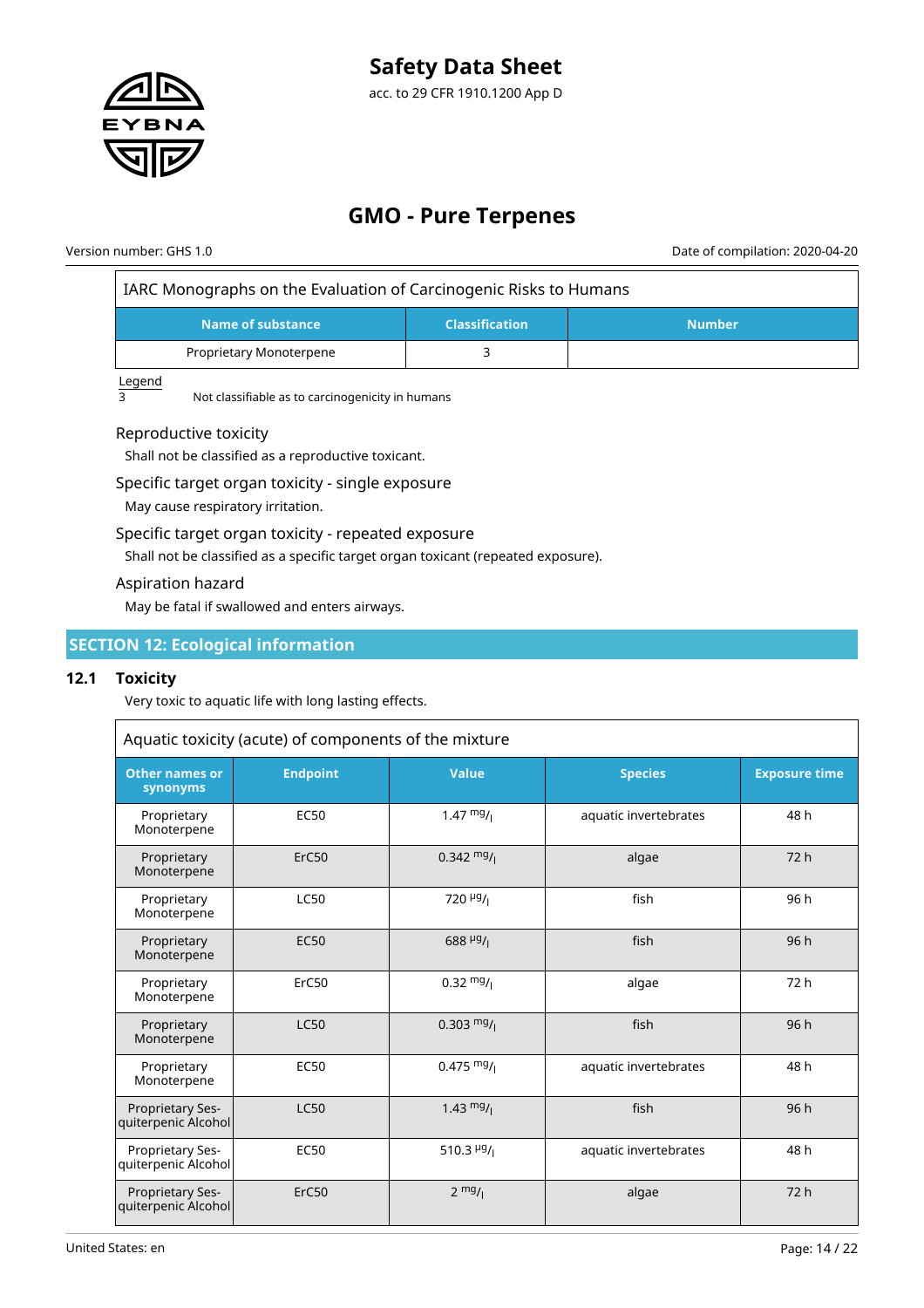

# **GMO - Pure Terpenes**

 $\overline{\phantom{a}}$ 

Version number: GHS 1.0 Date of compilation: 2020-04-20  $\frac{1}{1}$ 

| Aquatic toxicity (acute) of components of the mixture |                 |                       |                       |                      |
|-------------------------------------------------------|-----------------|-----------------------|-----------------------|----------------------|
| <b>Other names or</b><br>synonyms                     | <b>Endpoint</b> | <b>Value</b>          | <b>Species</b>        | <b>Exposure time</b> |
| Proprietary<br>Monoterpene                            | <b>EC50</b>     | $>100$ mg/            | aquatic invertebrates | 48 h                 |
| Proprietary<br>Monoterpene                            | ErC50           | 107.6 $mg/$           | algae                 | 72 h                 |
| Proprietary<br>Monoterpenic Alco-<br>hol              | <b>LC50</b>     | 27.8 $mg/1$           | fish                  | 96 h                 |
| Proprietary<br>Monoterpenic Alco-<br>hol              | <b>EC50</b>     | 59 $mg/1$             | aquatic invertebrates | 48 h                 |
| Proprietary<br>Monoterpenic Alco-<br>hol              | ErC50           | 156.7 $mg/$           | algae                 | 96 h                 |
| Proprietary<br>Monoterpenic Alco-<br>hol              | <b>LC50</b>     | $>82 \frac{mg}{l}$    | fish                  | 96 h                 |
| Proprietary<br>Monoterpenic Alco-<br>hol              | EC50            | $10 \frac{mg}{l}$     | aquatic invertebrates | 48 h                 |
| Proprietary<br>Monoterpenic Alco-<br>hol              | ErC50           | $>11 \frac{\mu g}{I}$ | algae                 | 72 h                 |
| Proprietary Diter-<br>penic Alcohol                   | <b>LC50</b>     | $>100 \frac{mg}{l}$   | fish                  | 96 h                 |
| Proprietary Diter-<br>penic Alcohol                   | <b>EC50</b>     | $>100 \frac{mg}{l}$   | aquatic invertebrates | 48 h                 |
| Proprietary Diter-<br>penic Alcohol                   | ErC50           | $>1.34$ mg/           | algae                 | 72 h                 |
| Proprietary<br>Monoterpene                            | <b>EC50</b>     | $1.7 \frac{mg}{l}$    | aquatic invertebrates | 48 h                 |
| Proprietary<br>Monoterpenic Alco-<br>hol              | <b>LC50</b>     | 33.25 $mg/$           | fish                  | 96 h                 |
| Proprietary<br>Monoterpenic Alco-<br>hol              | <b>EC50</b>     | 4.23 $mg/$            | aquatic invertebrates | 48 h                 |
| Proprietary<br>Monoterpenic Alco-<br>hol              | ErC50           | $1.71 \frac{mg}{l}$   | algae                 | 72 h                 |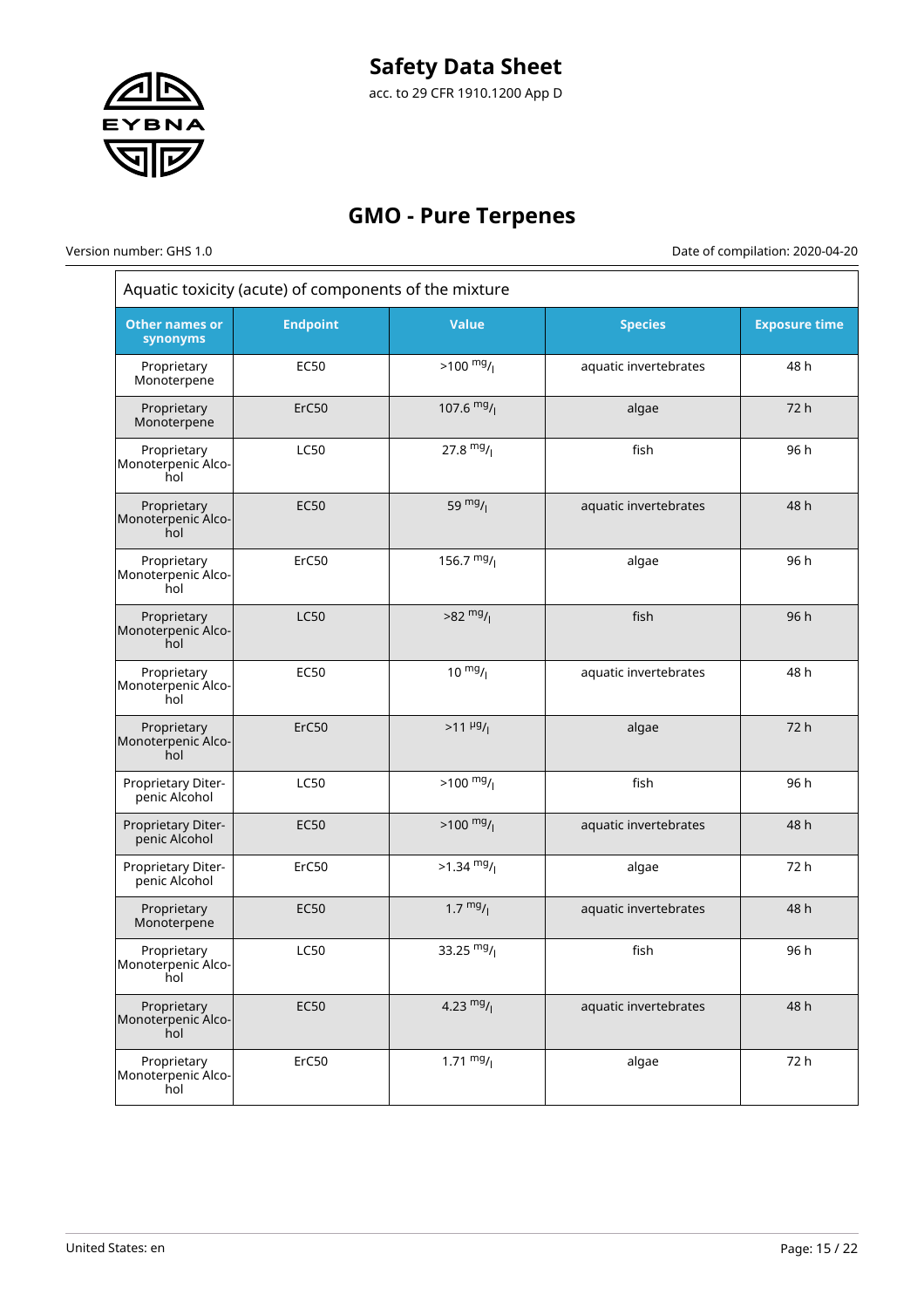

# **GMO - Pure Terpenes**

 $\overline{r}$ 

Version number: GHS 1.0 Date of compilation: 2020-04-20

| Aquatic toxicity (chronic) of components of the mixture |                 |                     |                |                      |
|---------------------------------------------------------|-----------------|---------------------|----------------|----------------------|
| <b>Other names or</b><br>synonyms                       | <b>Endpoint</b> | <b>Value</b>        | <b>Species</b> | <b>Exposure time</b> |
| Proprietary<br>Monoterpene                              | <b>EC50</b>     | $< 0.67$ mg/        | fish           | 8 d                  |
| Proprietary<br>Monoterpene                              | <b>LC50</b>     | $0.41 \frac{mg}{l}$ | fish           | 8 d                  |
| Proprietary<br>Monoterpene                              | <b>EC50</b>     | 326 $mg/1$          | microorganisms | 3 <sub>h</sub>       |
| <b>Proprietary Ses-</b><br>quiterpenic Alcohol          | <b>EC50</b>     | $>1,000$ mg/        | microorganisms | $30 \text{ min}$     |
| Proprietary<br>Monoterpene                              | <b>LC50</b>     | 322 $mg/$           | fish           | 96 d                 |
| Proprietary<br>Monoterpenic Alco-<br>hol                | <b>EC50</b>     | $>100 \frac{mg}{l}$ | microorganisms | $30 \text{ min}$     |
| Proprietary Diter-<br>penic Alcohol                     | <b>EC50</b>     | $>1,000$ mg/        | microorganisms | 180 min              |
| Proprietary<br>Monoterpenic Alco-<br>hol                | <b>EC50</b>     | $>100 \frac{mg}{l}$ | microorganisms | 3 <sub>h</sub>       |

### **12.2 Persistence and degradability**

Data are not available.

### **12.3 Bioaccumulative potential**

Data are not available.

#### **12.4 Mobility in soil**

Data are not available.

**12.5 Results of PBT and vPvB assessment** Data are not available.

#### **12.6 Other adverse effects**

Data are not available.

# **SECTION 13: Disposal considerations**

### **13.1 Waste treatment methods**

#### Waste treatment-relevant information

Solvent reclamation/regeneration.

#### Sewage disposal-relevant information

Do not empty into drains. Avoid release to the environment. Refer to special instructions/safety data sheets.

#### Waste treatment of containers/packages

Only packagings which are approved (e.g. acc. to DOT) may be used. Completely emptied packages can be recycled. Handle contaminated packages in the same way as the substance itself.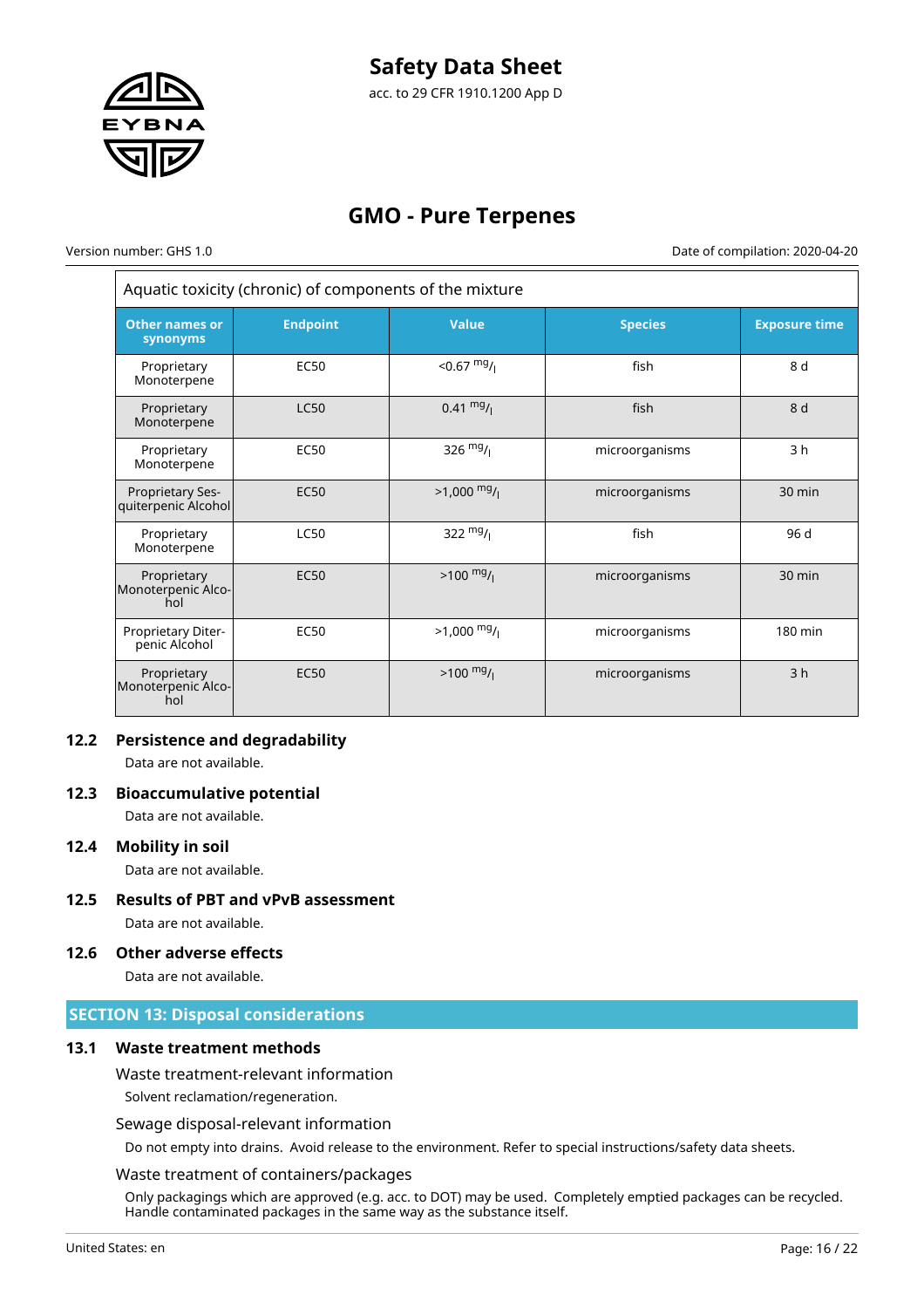

Version number: GHS 1.0 Date of compilation: 2020-04-20

### **Remarks**

Please consider the relevant national or regional provisions. Waste shall be separated into the categories that can be handled separately by the local or national waste management facilities.

|      | <b>SECTION 14: Transport information</b>                                                                               |                                                                                                                                |
|------|------------------------------------------------------------------------------------------------------------------------|--------------------------------------------------------------------------------------------------------------------------------|
| 14.1 | <b>UN number</b>                                                                                                       | 1993                                                                                                                           |
| 14.2 | UN proper shipping name                                                                                                | Flammable liquid, n.o.s.                                                                                                       |
|      | Technical name (hazardous ingredients)                                                                                 | Beta-Myrcene, (R)-p-mentha-1,8-diene                                                                                           |
| 14.3 | <b>Transport hazard class(es)</b>                                                                                      |                                                                                                                                |
|      | Class                                                                                                                  | 3 (flammable liquids)                                                                                                          |
| 14.4 | <b>Packing group</b>                                                                                                   | III (substance presenting low danger)                                                                                          |
| 14.5 | <b>Environmental hazards</b>                                                                                           | hazardous to the aquatic environment                                                                                           |
|      | Environmentally hazardous substance (aquatic<br>environment)                                                           | Beta-Myrcene                                                                                                                   |
| 14.6 | <b>Special precautions for user</b><br>There is no additional information.                                             |                                                                                                                                |
| 14.7 | Transport in bulk according to Annex II of MARPOL and the IBC Code<br>The cargo is not intended to be carried in bulk. |                                                                                                                                |
|      | <b>Information for each of the UN Model Regulations</b>                                                                |                                                                                                                                |
|      | Transport of dangerous goods by road or rail (49 CFR US DOT)                                                           |                                                                                                                                |
|      | Index number                                                                                                           | 1993                                                                                                                           |
|      | Proper shipping name                                                                                                   | Flammable liquid, n.o.s.                                                                                                       |
|      | - Particulars in the shipper's declaration                                                                             | UN1993, Flammable liquid, n.o.s., (contains: Beta-<br>Myrcene, (R)-p-mentha-1,8-diene), 3, III, environ-<br>mentally hazardous |
|      | Class                                                                                                                  | 3                                                                                                                              |
|      | Packing group                                                                                                          | Ш                                                                                                                              |
|      | Danger label(s)                                                                                                        | 3, fish and tree                                                                                                               |
|      |                                                                                                                        |                                                                                                                                |
|      | <b>Environmental hazards</b>                                                                                           | <b>YES</b> (hazardous to the aquatic environment)                                                                              |
|      | Special provisions (SP)                                                                                                | B1, B52, IB3, T4, TP1, TP29                                                                                                    |
|      | <b>ERG No</b>                                                                                                          | 128                                                                                                                            |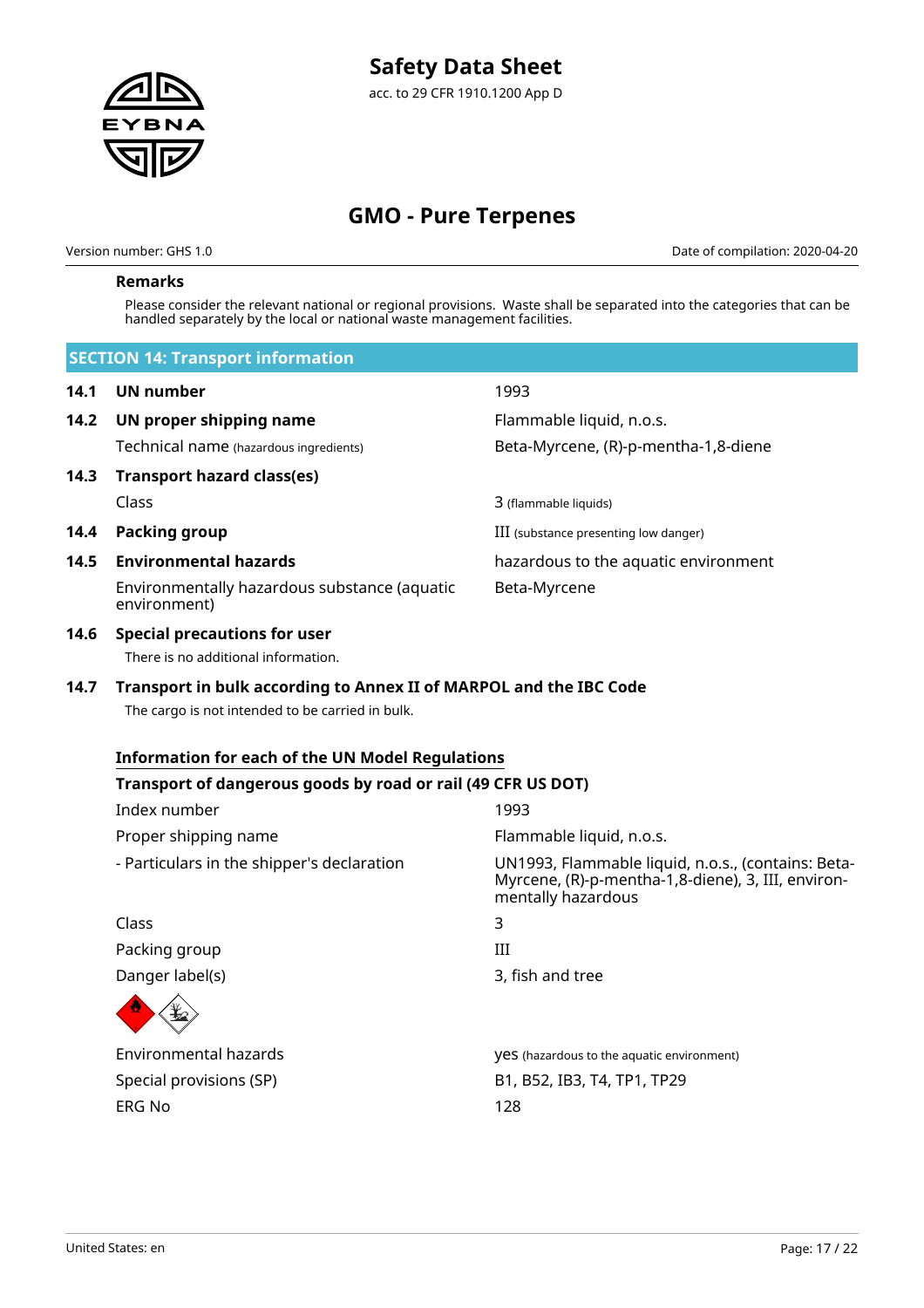

acc. to 29 CFR 1910.1200 App D

# **GMO - Pure Terpenes**

Version number: GHS 1.0 Date of compilation: 2020-04-20

| <b>International Maritime Dangerous Goods Code (IMDG)</b>        |                                            |  |  |
|------------------------------------------------------------------|--------------------------------------------|--|--|
| UN number                                                        | 1993                                       |  |  |
| Proper shipping name                                             | FLAMMABLE LIQUID, N.O.S.                   |  |  |
| Class                                                            | 3                                          |  |  |
| Marine pollutant                                                 | yes (hazardous to the aquatic environment) |  |  |
| Packing group                                                    | III                                        |  |  |
| Danger label(s)                                                  | 3, fish and tree                           |  |  |
|                                                                  |                                            |  |  |
| Special provisions (SP)                                          | 223, 274, 955                              |  |  |
| Excepted quantities (EQ)                                         | E <sub>1</sub>                             |  |  |
| Limited quantities (LQ)                                          | 5 <sub>L</sub>                             |  |  |
| EmS                                                              | F-E, <u>S-E</u>                            |  |  |
| Stowage category                                                 | A                                          |  |  |
| <b>International Civil Aviation Organization (ICAO-IATA/DGR)</b> |                                            |  |  |
| UN number                                                        | 1993                                       |  |  |
| Proper shipping name                                             | Flammable liquid, n.o.s.                   |  |  |
| Class                                                            | 3                                          |  |  |
| <b>Environmental hazards</b>                                     | yes (hazardous to the aquatic environment) |  |  |
| Packing group                                                    | III                                        |  |  |
| Danger label(s)                                                  | 3                                          |  |  |
|                                                                  |                                            |  |  |
| Special provisions (SP)                                          | A3                                         |  |  |
| Excepted quantities (EQ)                                         | E1                                         |  |  |
| Limited quantities (LQ)                                          | 10L                                        |  |  |

# **SECTION 15: Regulatory information**

# **15.1 Safety, health and environmental regulations specific for the product in question National regulations (United States)**

# **Superfund Amendment and Reauthorization Act (SARA TITLE III )**

- The List of Extremely Hazardous Substances and Their Threshold Planning Quantities (EPCRA Section 302, 304)

none of the ingredients are listed

- Specific Toxic Chemical Listings (EPCRA Section 313) none of the ingredients are listed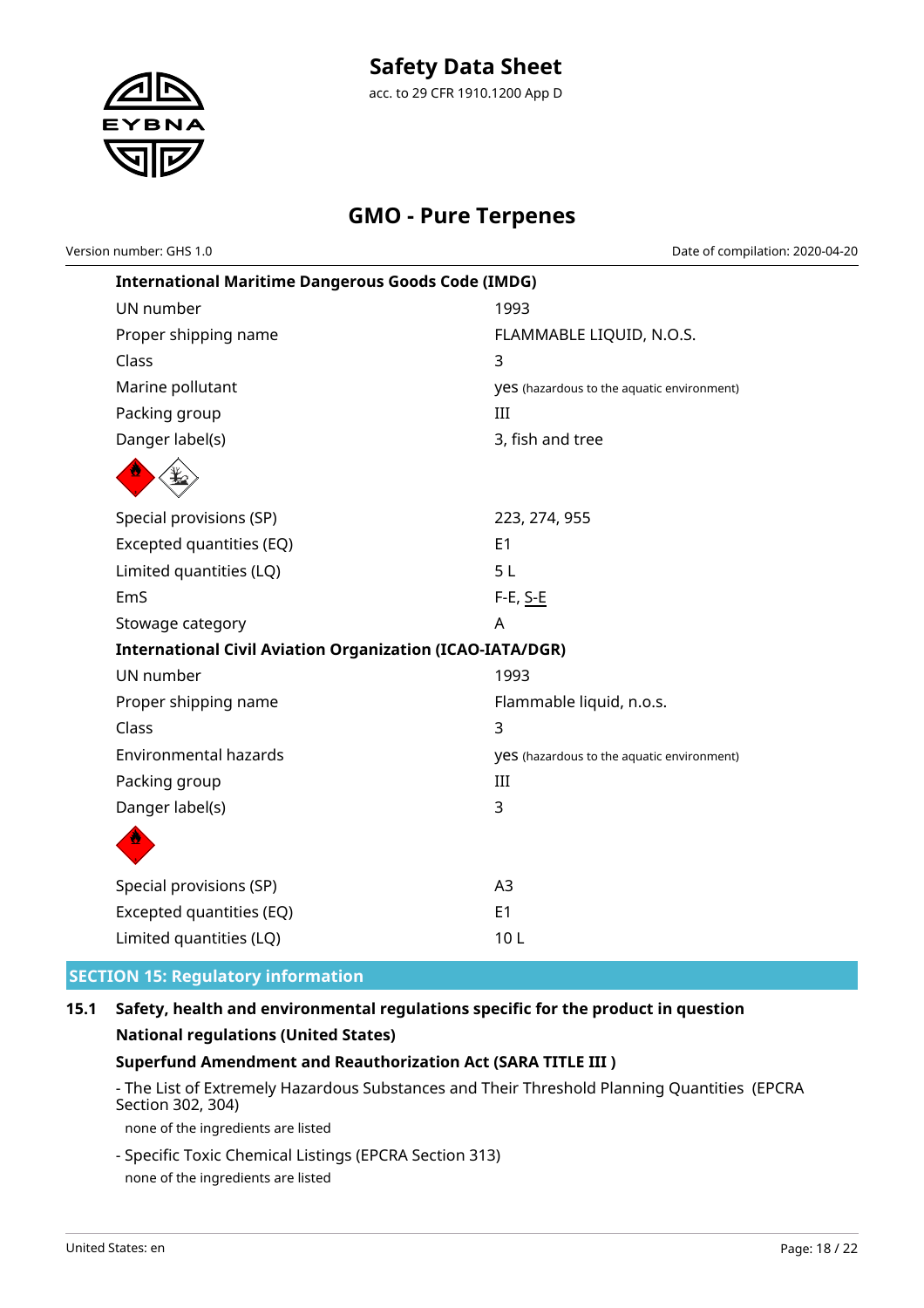

Version number: GHS 1.0 Date of compilation: 2020-04-20

# **Comprehensive Environmental Response, Compensation, and Liability Act (CERCLA)**

- List of Hazardous Substances and Reportable Quantities (CERCLA section 102a) (40 CFR 302.4) none of the ingredients are listed

### **Clean Air Act**

none of the ingredients are listed

#### **Right to Know Hazardous Substance List**

#### - Hazardous Substance List (NJ-RTK)

| Name of substance | <b>CAS No</b> | <b>Remarks</b> | <b>Classifications</b> |
|-------------------|---------------|----------------|------------------------|
| Alpha-Pinene      | 80-56-8       |                | F <sub>3</sub>         |
| L-borneol         | 507-70-0      |                | F <sub>2</sub>         |

Legend

 $\overline{F2}$  Flammable - Second Degree

Flammable - Third Degree

### **California Environmental Protection Agency (Cal/EPA): Proposition 65 - Safe Drinking Water and Toxic Enforcement Act of 1987**

| Proposition 65 List of chemicals |               |                |                      |
|----------------------------------|---------------|----------------|----------------------|
| Name acc. to inventory           | <b>CAS No</b> | <b>Remarks</b> | Type of the toxicity |
| beta-Myrcene                     | 123-35-3      |                | cancer               |

### **VOC content**

Regulated Volatile Organic Compounds (VOC-EPA): Regulated Volatile Organic Compounds (VOC-Cal ARB):

# **Industry or sector specific available guidance(s)**

### **NPCA-HMIS® III**

Hazardous Materials Identification System. American Coatings Association.

| <b>Category</b>     | <b>Rating</b> | <b>Description</b>                                                                                                                                              |
|---------------------|---------------|-----------------------------------------------------------------------------------------------------------------------------------------------------------------|
| Chronic             | $\star$       | chronic (long-term) health effects may result from repeated overexposure                                                                                        |
| <b>Health</b>       |               | temporary or minor injury may occur                                                                                                                             |
| Flammability        |               | material that can be ignited under almost all ambient temperature conditions                                                                                    |
| Physical hazard     |               | material that is normally stable, even under fire conditions, and will not react with wa-<br>ter, polymerize, decompose, condense, or self-react. Non-explosive |
| Personal protection |               |                                                                                                                                                                 |

### **NFPA® 704**

National Fire Protection Association: Standard System for the Identification of the Hazards of Materials for Emergency Response (United States).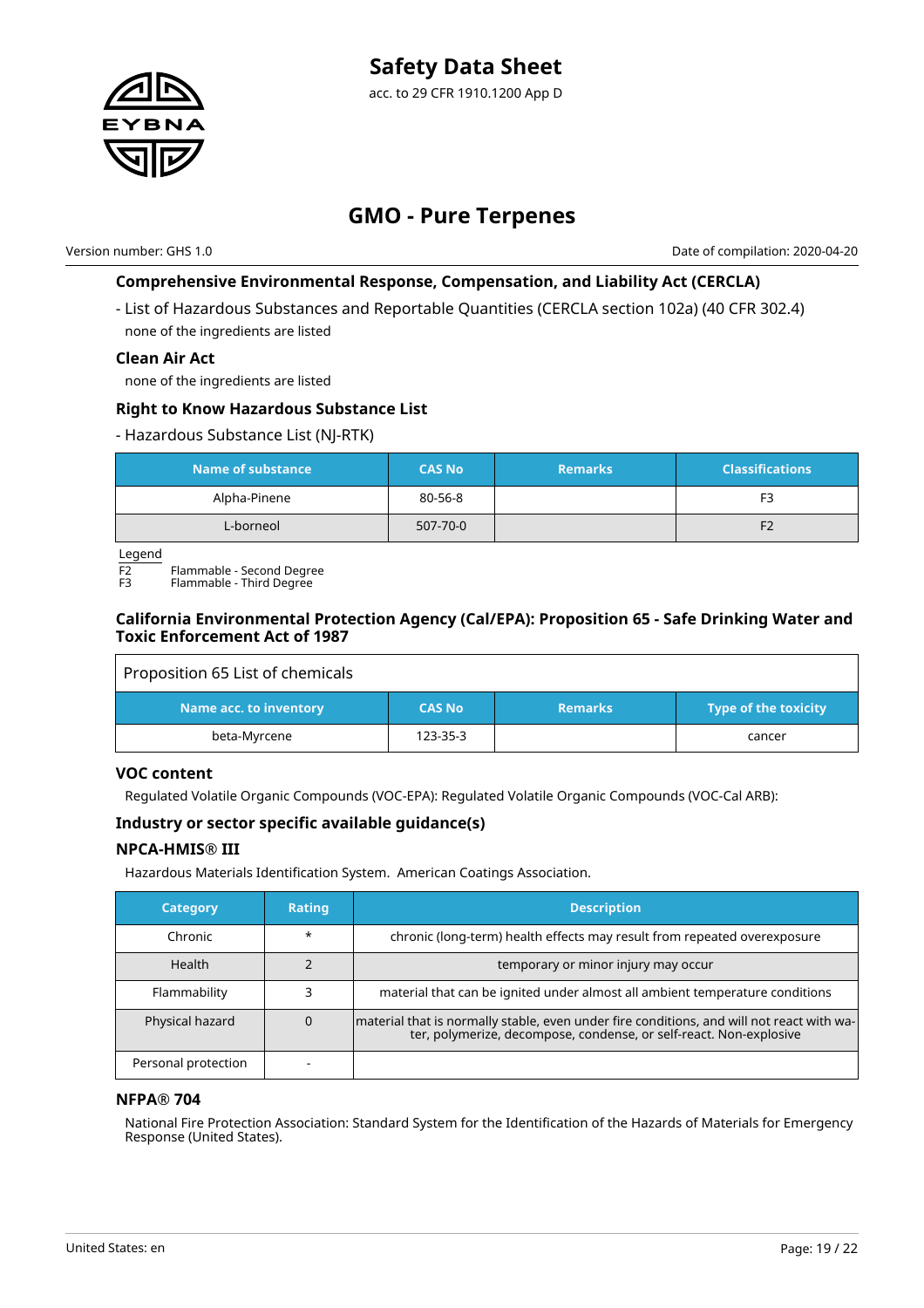

acc. to 29 CFR 1910.1200 App D

# **GMO - Pure Terpenes**

Version number: GHS 1.0 Date of compilation: 2020-04-20

| <b>Category</b> | Degree of<br>hazard | <b>Description</b>                                                                                    |
|-----------------|---------------------|-------------------------------------------------------------------------------------------------------|
| Flammability    |                     | material that can be ignited under almost all ambient temperature conditions                          |
| Health          |                     | material that, under emergency conditions, can cause temporary incapacitation or re-<br>sidual injury |
| Instability     |                     | material that is normally stable, even under fire conditions                                          |
| Special hazard  |                     |                                                                                                       |

#### **National inventories**

| <b>Country</b> | <b>Inventory</b> | <b>Status</b>                  |  |  |
|----------------|------------------|--------------------------------|--|--|
| US             | TSCA             | not all ingredients are listed |  |  |
| Legend         |                  |                                |  |  |

TSCA Toxic Substance Control Act

### **15.2 Chemical Safety Assessment**

Chemical safety assessments for substances in this mixture were not carried out.

### **SECTION 16: Other information, including date of preparation or last revision**

### **Abbreviations and acronyms**

| Abbr.              | <b>Descriptions of used abbreviations</b>                                                                                                                                                                                                            |
|--------------------|------------------------------------------------------------------------------------------------------------------------------------------------------------------------------------------------------------------------------------------------------|
| 49 CFR US DOT      | 49 CFR U.S. Department of Transportation                                                                                                                                                                                                             |
| <b>ACGIH® 2019</b> | From ACGIH®, 2019 TLVs® and BEIs® Book. Copyright 2019. Reprinted with permission. Information on<br>the proper use of the TLVs® and BEIs®: http://www.acgih.org/tlv-bei-guidelines/policies-procedures-<br>presentations/tlv-bei-position-statement |
| Acute Tox.         | Acute toxicity                                                                                                                                                                                                                                       |
| Asp. Tox.          | Aspiration hazard                                                                                                                                                                                                                                    |
| <b>ATE</b>         | <b>Acute Toxicity Estimate</b>                                                                                                                                                                                                                       |
| Cal ARB            | California Air Resources Board                                                                                                                                                                                                                       |
| CAS                | Chemical Abstracts Service (service that maintains the most comprehensive list of chemical substances)                                                                                                                                               |
| Ceiling-C          | Ceiling value                                                                                                                                                                                                                                        |
| <b>DGR</b>         | Dangerous Goods Regulations (see IATA/DGR)                                                                                                                                                                                                           |
| <b>DNEL</b>        | Derived No-Effect Level                                                                                                                                                                                                                              |
| <b>DOT</b>         | Department of Transportation (USA)                                                                                                                                                                                                                   |
| <b>EC50</b>        | Effective Concentration 50 %. The EC50 corresponds to the concentration of a tested substance causing<br>50 % changes in response (e.g. on growth) during a specified time interval                                                                  |
| EmS                | <b>Emergency Schedule</b>                                                                                                                                                                                                                            |
| <b>EPA</b>         | Environmental Protection Agency. An agency of the federal government of the United States charged<br>with protecting human health and the environment                                                                                                |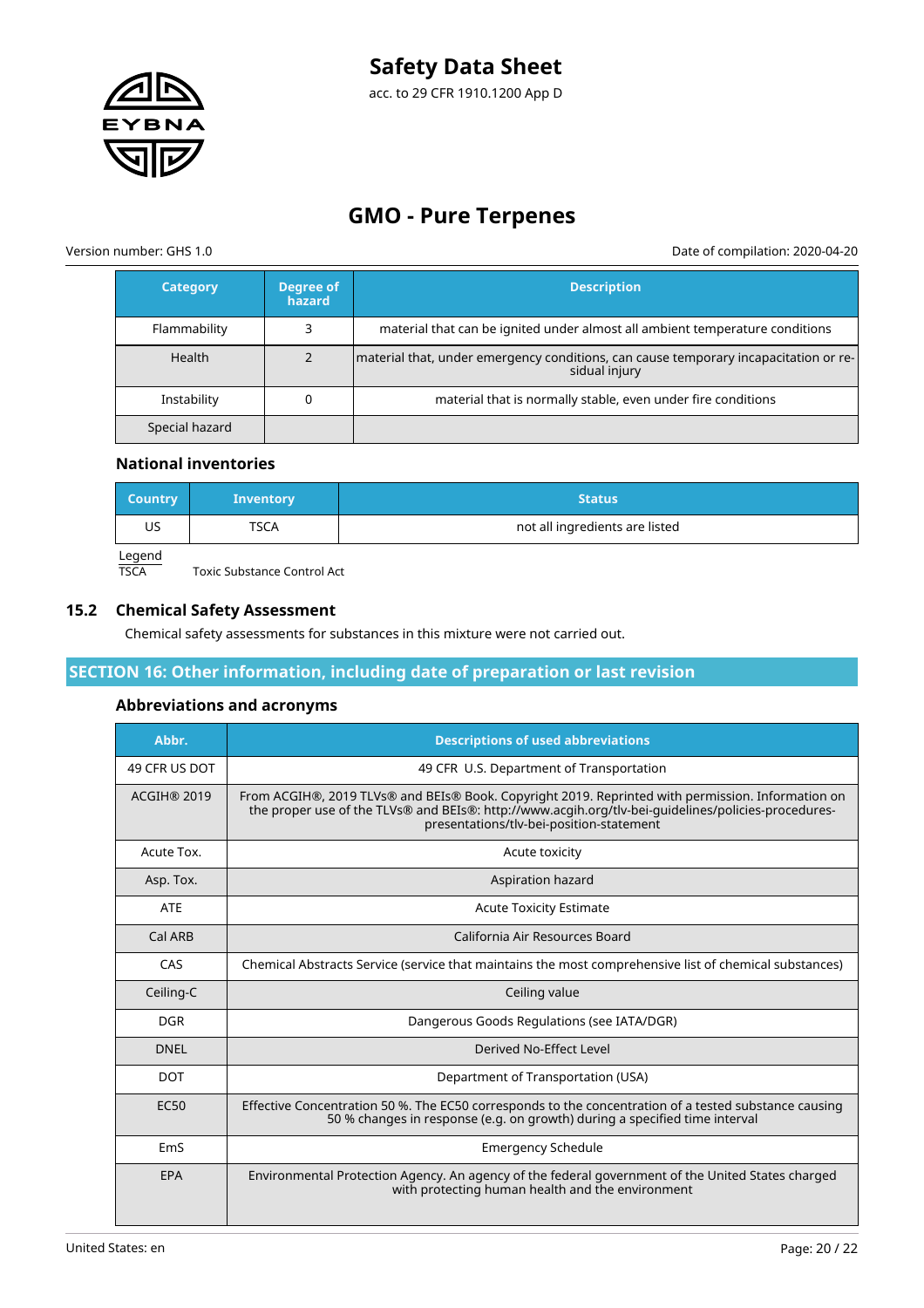

acc. to 29 CFR 1910.1200 App D

# **GMO - Pure Terpenes**

Version number: GHS 1.0 Date of compilation: 2020-04-20

| Abbr.                 | <b>Descriptions of used abbreviations</b>                                                                                                                                        |
|-----------------------|----------------------------------------------------------------------------------------------------------------------------------------------------------------------------------|
| ErC50                 | $\equiv$ EC50: in this method, that concentration of test substance which results in a 50 % reduction in either<br>growth (EbC50) or growth rate (ErC50) relative to the control |
| <b>ERG No</b>         | Emergency Response Guidebook - Number                                                                                                                                            |
| Eye Dam.              | Seriously damaging to the eye                                                                                                                                                    |
| Eye Irrit.            | Irritant to the eye                                                                                                                                                              |
| Flam. Liq.            | Flammable liquid                                                                                                                                                                 |
| Flam. Sol.            | Flammable solid                                                                                                                                                                  |
| GHS                   | "Globally Harmonized System of Classification and Labelling of Chemicals" developed by the United Na-<br>tions                                                                   |
| <b>IATA</b>           | <b>International Air Transport Association</b>                                                                                                                                   |
| <b>IATA/DGR</b>       | Dangerous Goods Regulations (DGR) for the air transport (IATA)                                                                                                                   |
| <b>ICAO</b>           | International Civil Aviation Organization                                                                                                                                        |
| <b>IMDG</b>           | International Maritime Dangerous Goods Code                                                                                                                                      |
| <b>LC50</b>           | Lethal Concentration 50%: the LC50 corresponds to the concentration of a tested substance causing 50 %<br>lethality during a specified time interval                             |
| <b>MARPOL</b>         | International Convention for the Prevention of Pollution from Ships (abbr. of "Marine Pollutant")                                                                                |
| <b>NPCA-HMIS® III</b> | National Paint and Coatings Association: Hazardous Materials Identification System - HMIS® III, Third Edi-<br>tion                                                               |
| <b>OSHA</b>           | Occupational Safety and Health Administration (United States)                                                                                                                    |
| <b>PBT</b>            | Persistent, Bioaccumulative and Toxic                                                                                                                                            |
| <b>PNEC</b>           | Predicted No-Effect Concentration                                                                                                                                                |
| ppm                   | Parts per million                                                                                                                                                                |
| Resp. Sens.           | Respiratory sensitization                                                                                                                                                        |
| Skin Corr.            | Corrosive to skin                                                                                                                                                                |
| Skin Irrit.           | Irritant to skin                                                                                                                                                                 |
| Skin Sens.            | Skin sensitization                                                                                                                                                               |
| <b>STEL</b>           | Short-term exposure limit                                                                                                                                                        |
| <b>STOT SE</b>        | Specific target organ toxicity - single exposure                                                                                                                                 |
| <b>TLV®</b>           | <b>Threshold Limit Values</b>                                                                                                                                                    |
| <b>TWA</b>            | Time-weighted average                                                                                                                                                            |
| VOC                   | Volatile Organic Compounds                                                                                                                                                       |
| vPvB                  | Very Persistent and very Bioaccumulative                                                                                                                                         |

# **Key literature references and sources for data**

OSHA Hazard Communication Standard (HCS), 29 CFR 1910.1200.